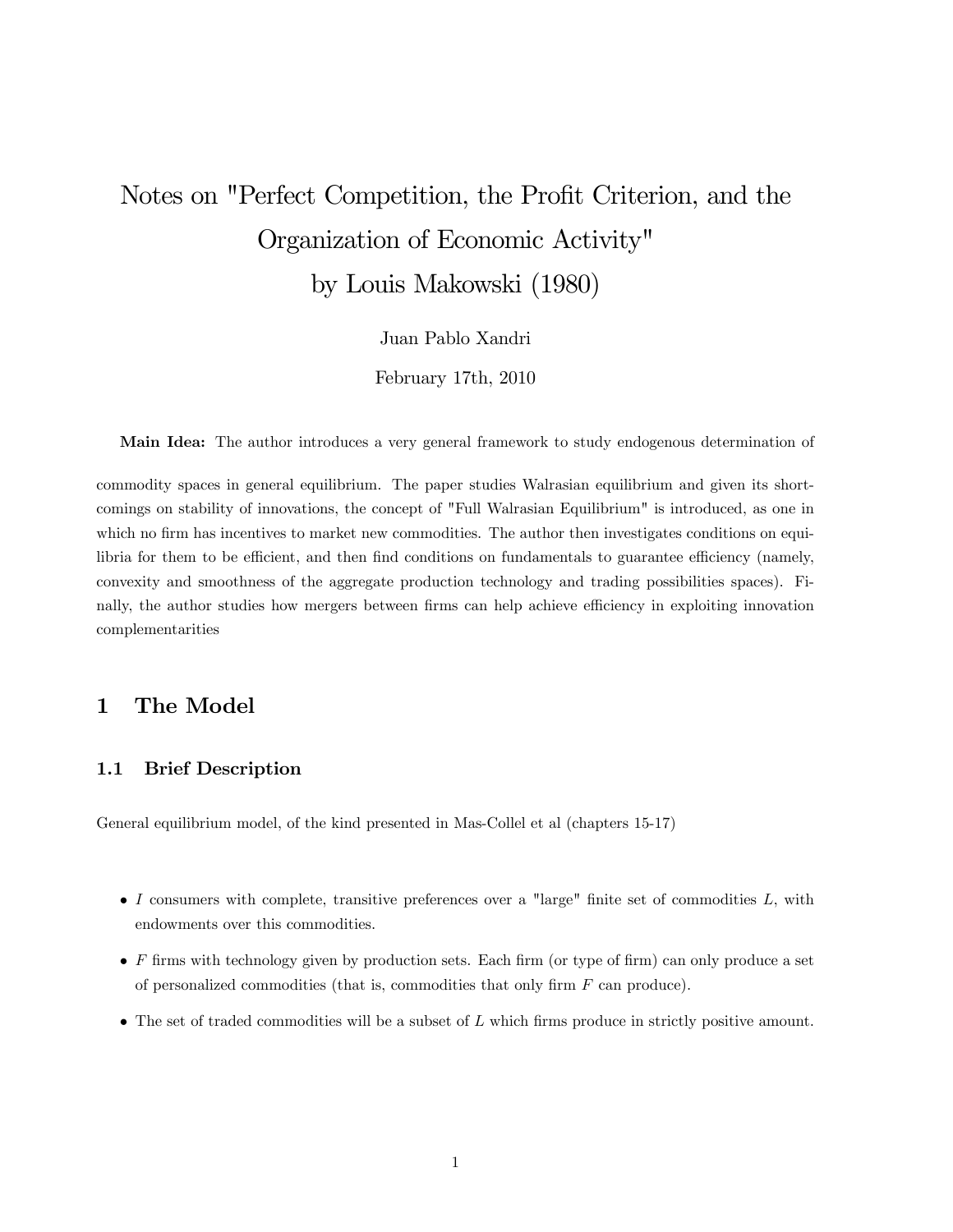## 1.2 Consumers

#### 1.2.1 Preferences and Endowments

There is a finite set of consumers (or households) I. For simplicity, I will stand both for the set and the number of elements (that is,  $#I = I$ ). Also for simplicity, assume that  $#L = L$ . Consumers have preferences  $\sum_i$ on net trades on consumption bundles of a set of goods L. To understand this idea, first we need some definitions:

- $\widetilde{X}^i \in \mathbb{R}_+^L$  is the consumption space for agent i
- Agent *i* receives endowment  $\omega^i \in \mathbb{R}^L_+$ . Some restrictions are made over the endowment in relation with the set of commodities firms produce. We will discuss it in the next section.
- Define the set of net trades as  $X^i$  =  $\sqrt{2}$  $\frac{1}{2}$  $\mathbf{I}$  $x \in \mathbb{R}^L$ : exist  $z \in \tilde{X}^i$  such that  $z$ consumption  $=$   $\alpha^{i}$ |{z} endowment  $+$ , x |{z} net trade  $\mathbf{A}$  $\mathbf{I}$  $\left| \right|$

The author then assumes that preferences  $\succsim_i$  are defined over  $X^i$ . In this way, we can get rid of endowments for all proofs and definitions. We assume that agents have non-satiated preferences over  $X^i$ : given  $x^i \in X^i$  and  $\varepsilon > 0$ , there exist  $y^i_{\varepsilon} \succ_i x^i$  with  $||y^i_{\varepsilon} - x^i|| < \varepsilon$ .

Agents are also endowed with a fraction of each of the firms. Let  $\pi_f$  denote the profits of firm f and define  $s(i, f) \in [0, 1]$  to be the fraction of the profits of firm f that are given to agent i. The only natural restriction these weights have to satisfy is that:

$$
\sum_{i \in I} s(i, f) = 1 \text{ for all } f \in F
$$

This paper is concerned with endogenous commodity spaces, which in this model can be interpreted as expanding the set of traded commodities. Given a subset  $T \subseteq L$  of commodities and a net trade vector  $x^i \in X^i$ , we say that a **household** i **trades in** T if  $x^i_l = 0$  for all commodities that are not in T (that is,  $x_l^i = 0$  for all  $l \notin T$ ). Based on this concept, define

$$
X^{i}(T) = \left\{ x^{i} \in X^{i} : x_{l}^{i} = 0 \text{ for all } l \notin T \right\}
$$
\n
$$
(1)
$$

as the trading set of consumer i if the set of traded commodities is  $T \subseteq L$ , so the net trade over commodities  $L - T$  is restricted to be zero.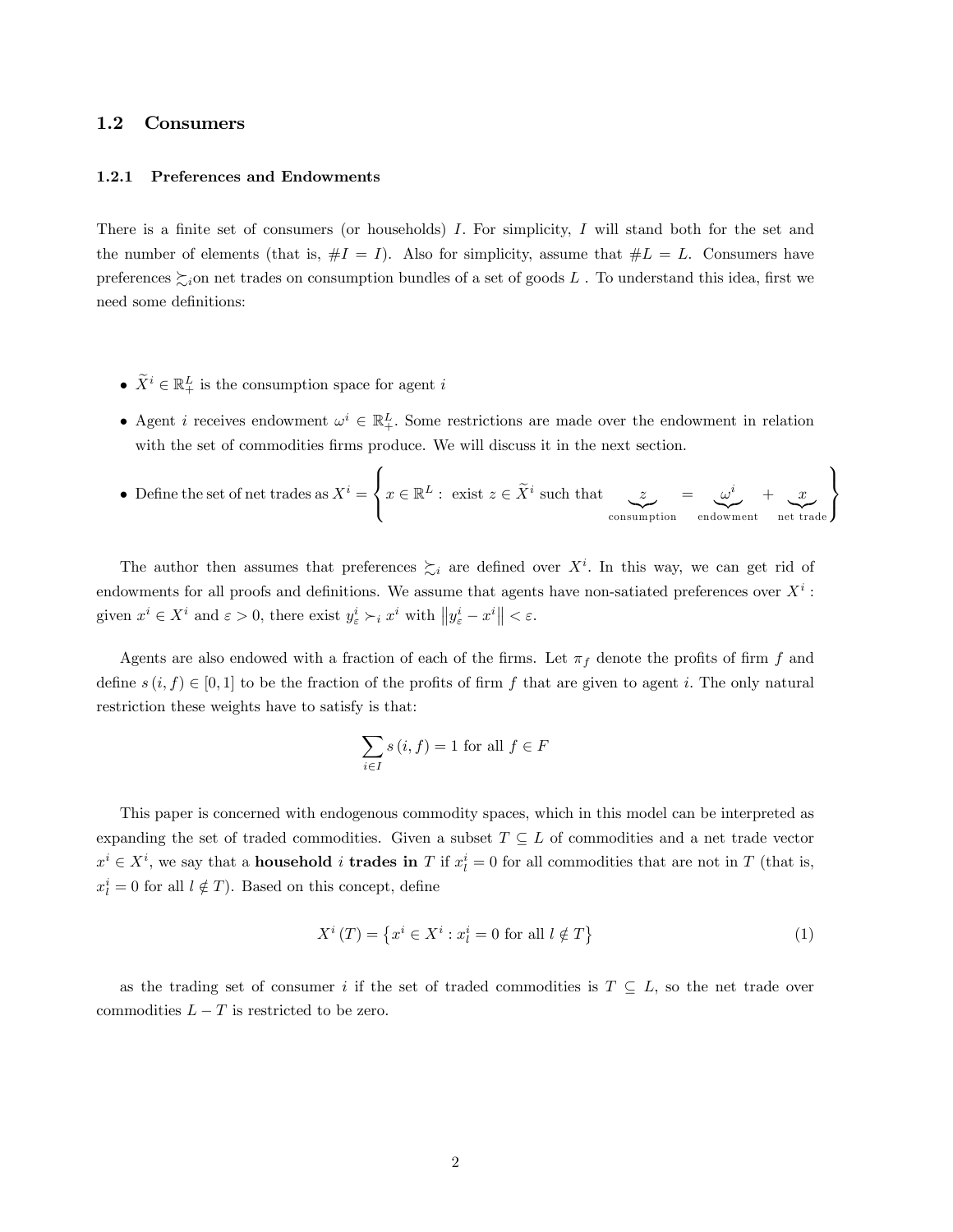## 1.2.2 Budget Set and the Demand Correspondence

Suppose that a subset  $T \subseteq L$  are actually traded, and let  $p \in \mathbb{R}^L_+$  the price vector for **all** commodities (not just defined for traded commodities, although prices for non-traded commodities can be anything). Define the budget set of agent i conditional on subset  $T$  being traded as

$$
BS(p,T) = \left\{ x^i \in X^i(T) : \ px^i \le \sum_{f \in F} s(i,f) \pi_f \right\}
$$
 (2)

with  $\pi_f$  the profits generated by firm f (to be explained below). Likewise, the demand correspondence given profits from firms is

$$
X_{i}^{*}\left(p,T\right)=\left\{ x^{i}\in BS\left(p,T\right):\ \nexists y\in BS\left(p,T\right)\ \text{with}\ y{\succcurlyeq_{i}}x^{i}\right\}
$$

## 1.3 Firms

There are F firms, each with a production possibility set  $X^f \in \mathbb{R}^L$ . The way the author introduces notation will allow him to treat symmetrically both firms and consumers (that's why we use the same notation for net trades and production possibility sets).

We interpret  $x_l^f < 0$  as l being an output of production, and  $x_l^f > 0$  as l being an input. This is not what we usually do (for example in Mas-Collel et al) but this allows us to treat symmetrically firms and households, in the sense that in equilibrium, the sum of net trades of households and net consumption of firms (which is minus net production of firms) has to sum up to zero. We will return to this aspect of the notation shortly.

**Example 1** Take an economy with only two commodities: labor  $(l)$  and food  $(c)$ . A firm f has l as the only input of a production function of food, which is  $Q(l) = \sqrt{l}$ . Then the production possibility set of firm f can be written as  $X^f = \{(x_1, x_2) \in \mathbb{R}^2 : x_1 \ge 0 \text{ and } -x_2 \le \sqrt{x_1}\}$  where  $x_1$  stands for labor and  $x_2$  for food production.

As we did in the case of consumers, assume that trading can only occur in a subset of commodities  $T \subseteq L$ , define

$$
X^{f}(T) = \left\{ x^{f} \in X^{f} : x_{l}^{f} = 0 \text{ for all } l \notin T \right\}
$$
\n
$$
(3)
$$

Note that this definition is identical to the analogous set for households, as in  $(1)$ . This is a consequence of the goal of treating both firms and households symmetrically. Based on this notation, profits of firm  $f$ are simply

$$
\pi_f = p(-x_f) \tag{4}
$$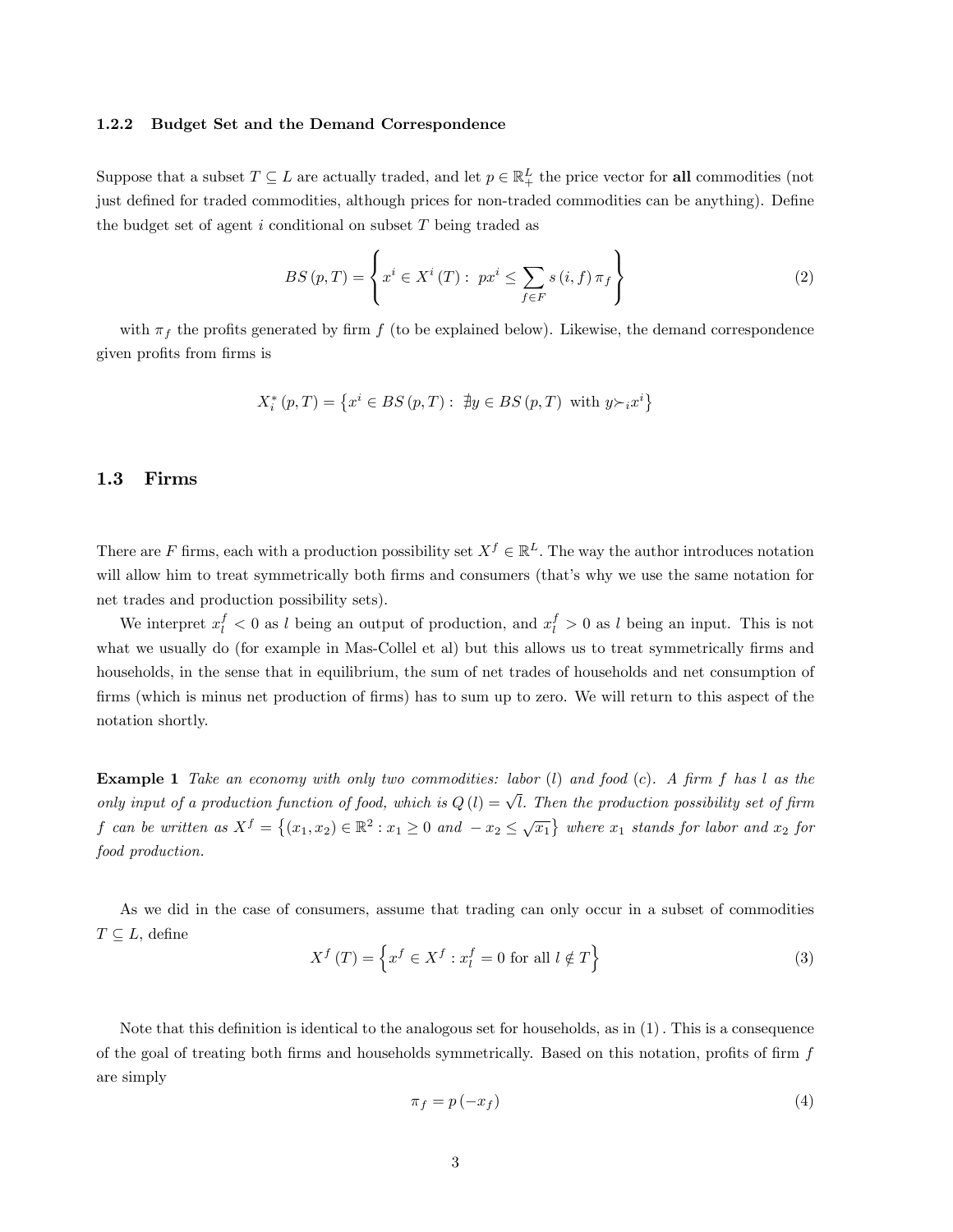with  $p \in \mathbb{R}^L_+$ .

Each firm has a set of **personalized commodities**. A commodity  $l \in L$  is a personalized commodity for firm f if it is a commodity that can be produced by f and such that no consumer or firm can have an excess supply of it (that is, all other firms and consumers can only demand it, not supply it). Moreover, each firm can only produce personalized commodities (there are no common commodities). We further assume that households do not have a positive endowment of the firms personalized commodities. The following definition states this idea more formally

**Definition 2 (Personalized commodity)** A commodity  $l \in L$  is personalized to firm f (and we write  $l \in L(f)$  ) if and only if :

- 1. There exist  $\tilde{x}^f \in X^f$  such that  $\tilde{x}^f_i < 0$  (so firm f can produce commodity l)
- 2. For all  $i \in I$  and all  $x^i \in X^i$  we have that  $x^i \geq 0$  (so consumers can only demand commodity l, and have no endowment of it)
- 3. For all  $\tilde{f} \in F$  such that  $\tilde{f} \neq f$  and all  $x^{\tilde{f}} \in X^{\tilde{f}}$  we have that  $x_i^f \geq 0$  (so firms can only demand commodity l as an input, not produce it)

In the definition, we denote  $L(f)$  as the set of personalized commodities to firm f. This is an exogenous technological constraint on the nature of commodities, which need not be restrictive, since we can extend  $L$  to include perfect substitutes. To illustrate this idea, take the following example: suppose firms  $f_1$  and  $f_2$  can both produce commodity  $l_1$ . Then, we can formally create two distinct commodities  $l_1$ and  $l'_1$ , one personalized for each firm which enter as perfect substitutes in consumer preferences and does not affect the productive structure of the economy.

The reason for this assumption is to later study how firms can introduce new commodities into the market in a way that certain commodities can only be introduced by certain firms.

An important assumption: firms can only produce personalized commodities, so there are no "common" commodities among firms (but again, this is not a restrictive assumption)

Firms are assumed to maximize profits (this is not as trivial as it sounds in this setting, as we will see later). The profit maximizing correspondence for firms if only a subset  $T \subseteq L$  of commodities is traded is defined as:

$$
X_f^*(p,T) \equiv \left\{ x^f \in X^f(T) : p(-x^f) \ge p(-y) \text{ for all } y \in X^f(T) \right\}
$$
 (5)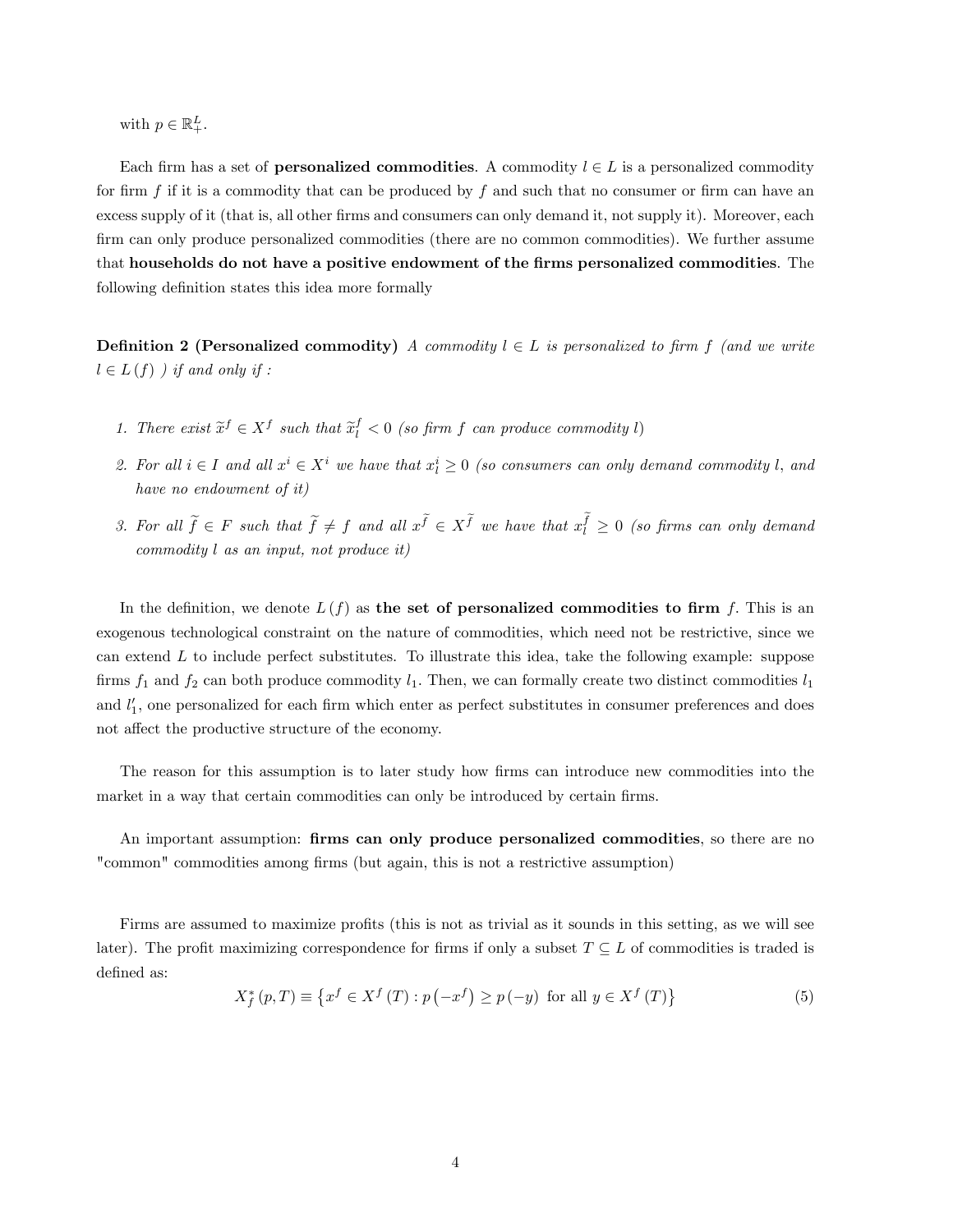## 1.4 Walrasian Equilibrium For Subsets of Commodities

Define  $J = I \cup F$  the total set of agents in this economy (firms plus consumers). The way we introduced the notation allows us to treat symmetrically both firms and consumers. An allocation for this economy is a vector  $x = (x^1, x^2, ..., x^I, x^{f_1}, x^{f_2}, ..., x^F) \in \mathbb{R}^{(I+F)L} \equiv \mathbb{R}^{JL}$  that specifies the net trades in consumption bundles of consumers and the production plans for firms. We can separate it into  $(x_I, x_F)$  between firms and consumers.

Before defining Walrasian equilibrium in this setting, we can redefine the demand correspondence and the profit maximizing correspondence in terms of a fixed allocation  $\bar{x}$ . The budget set and demand correspondence for household i given that a subset  $T \subseteq L$  is traded are rewritten as (using (4) into (2))

$$
BC\left(\overline{x}, p, T\right) \equiv \left\{ x^i \in X^i\left(T\right) : \ px^i \le \sum_{f \in F} s\left(i, f\right) p\left(-\overline{x}^f\right) \right\} \tag{6}
$$

$$
X_i^* (\overline{x}, p, T) \equiv \left\{ x^i \in BC(\overline{x}, p, T) : \exists y \in BC(\overline{x}, p, T) \text{ with } y \succ_i x^i \right\} \tag{7}
$$

Also, to maintain symmetry of notation between firms and households, rewrite:

$$
X_f^* (\overline{x}, p, T) \equiv X_f^* (p, T) \tag{8}
$$

In our concept of equilibrium, we will always allow trade in commodities not produced by firms (that is, agents can exchange their endowments). Namely, let  $\mathbf{T} \equiv L \sqrt{2}$  $\frac{1}{2}$  $\mathbf{I}$  $\overline{1}$  $f\in F$  $L(f)$  $\mathbf{A}$  $\mathbf{I}$  $\frac{1}{2}$ be the set of of commodities that cannot be produced by Örms. In this paper, we will consider only subset of commodities such that for any  $T, T \subseteq T$ . This implies that introduction of trading in "new" commodities is not "made" by consumers (which could trade their endowments) but only made by firms trying to market new products, interpreted as commodities not yet produced by any firm.

From now on, each time we take a subset of commodities  $T \subseteq L$ , we will assume  $T \subseteq T$  (so  $T$  is "big enough" to allow households to trade their endowments)

Given a subset of traded commodities  $T \subseteq L$  such that  $\mathbf{T} \subseteq T$  we want to introduce what we mean by  $T-$  feasible allocations and  $T-$  Walrasian equilibria.

**Definition 3** (*T* – feasibility) An allocation x is  $T$  – feasible iff  $x^j \in X^j(T)$  for all  $j \in J$ , and  $\overline{\phantom{0}}$  $j \in J$   $x^j = 0$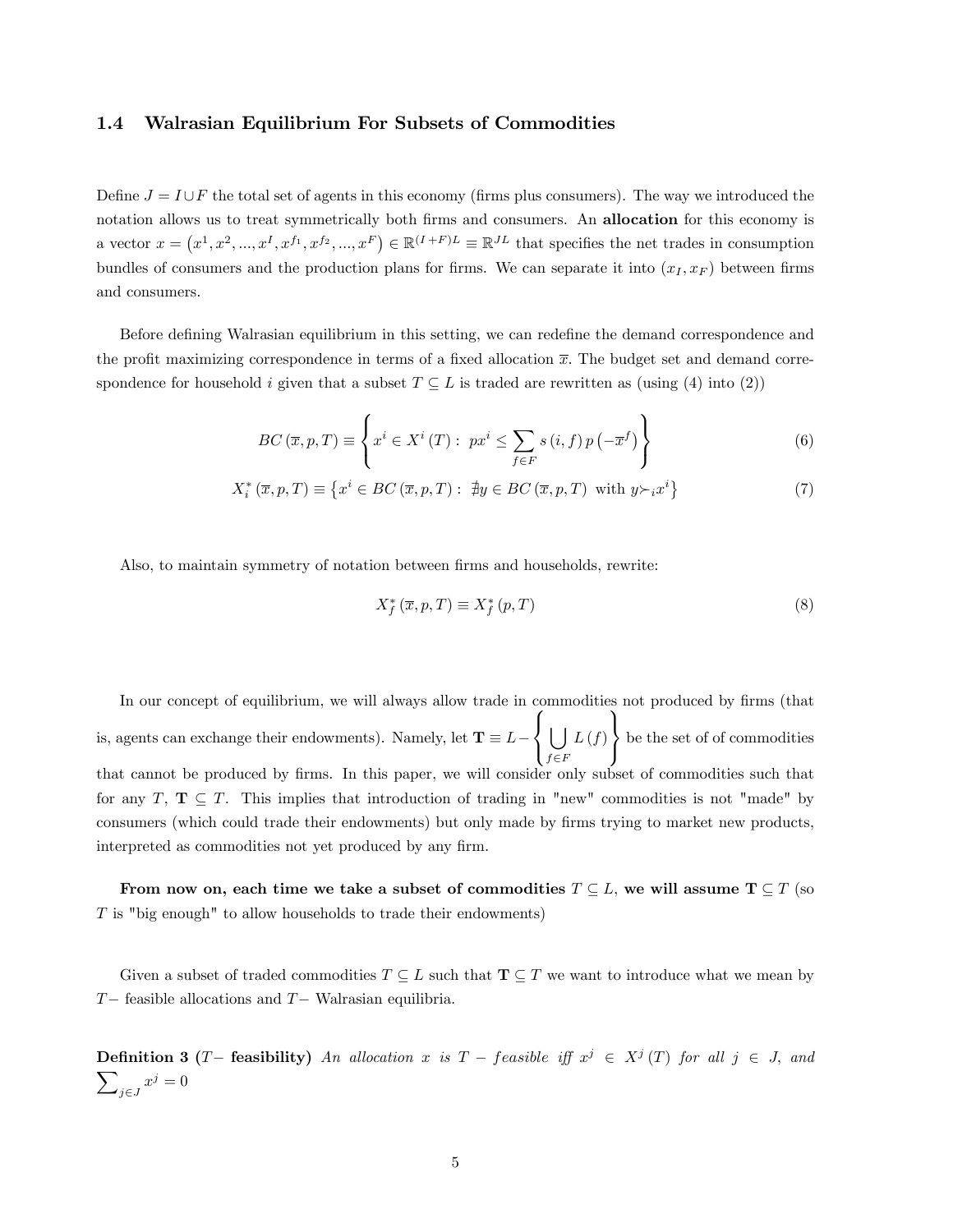That is, an allocation is  $T - feasible$  iff the aggregate net trades between consumers and firms are zero (so demand equals supply). Using this, together with utility and profit maximization of households and firms respectively, we can define a Walrasian equilibrium.

#### **Definition 4 (T-Walrasian Equilibrium)** A pair  $(x, p)$  is a Walrasian equilibrium given T iff

- 1. x is a  $T feasible$  allocation
- 2. For all  $j \in J$ ,  $x^j \in X_j^*$   $(x, p, T)$

We write  $(x, p) \in W(T)$ , or simply  $x \in W(T)$  whenever we need to refer both for allocations and prices, or only allocations, respectively.

## 2 Stability of Equilibria: Full Walrasian Equilibrium

So far, we defined the typical concept of equilibrium, given a subset of commodities  $T$ . However, some firm might be able to introduce new commodities to the economy, and hence affect the equilibrium (since the set of available commodities would be  $T' \supset T$ , which will have another equilibrium). Then, a proper equilibrium concept has to also have the property that no firm wants to alter the set of available commodities. This concept will be the Full Walrasian Equilibrium, to be defined shortly

Take a Walrasian equilibrium  $(x, p) \in W(T)$ , and take some  $y^f \in X^f$  for some firm f. Define  $\hat{L}(y^f) \equiv$ <br> $\int_{L \subseteq L(f) \cup Y^f} \langle z, 0 \rangle$  as the set of goods produced by firm f.et production plan of (remaining that  $l\in L\left(f\right): y_{l}^{f} < 0\Big\} \text{ as the } \textbf{set of goods produced by firm } f \textbf{ at production plan } y^{f} \text{ (remembering that } \mathcal{I}\left(\mathcal{A}\right))$ the production of a given good by Örms is given by a negative number, and demand of an intermediate good for firms is given by positive numbers). Given this definition, define  $\hat{T}(y^f)$  as the set of commodities produced by all other firms, together with the commodities that firm  $f$  produces under plan  $y<sup>f</sup>$ . More formally:

$$
\hat{T}(y^f) \equiv \underbrace{(T - \{L(f)\})}_{\text{Traded communities}} \qquad \cup \qquad \underbrace{\hat{L}(y^f)}_{\text{Commutities methods}} \tag{9}
$$

Traded commodities produced by other Örms or from endowments

Commodities produced by  $f$  at plan  $y^f$ 

Now, we can define a quasi-equilibrium:

**Definition 5 (Quasi-Equilibrium)** Given a subset of commodities  $T \subseteq L$ , a pair  $(\overline{y}, p^f)$  is a Quasi-Equilibrium for  $y^f$  (and we write  $(\overline{y}, p^f) \in Q(y^f)$ ) if and only if the following conditions hold:

1.  $\overline{y}$  is  $\widehat{T}(y^f)$  – feasible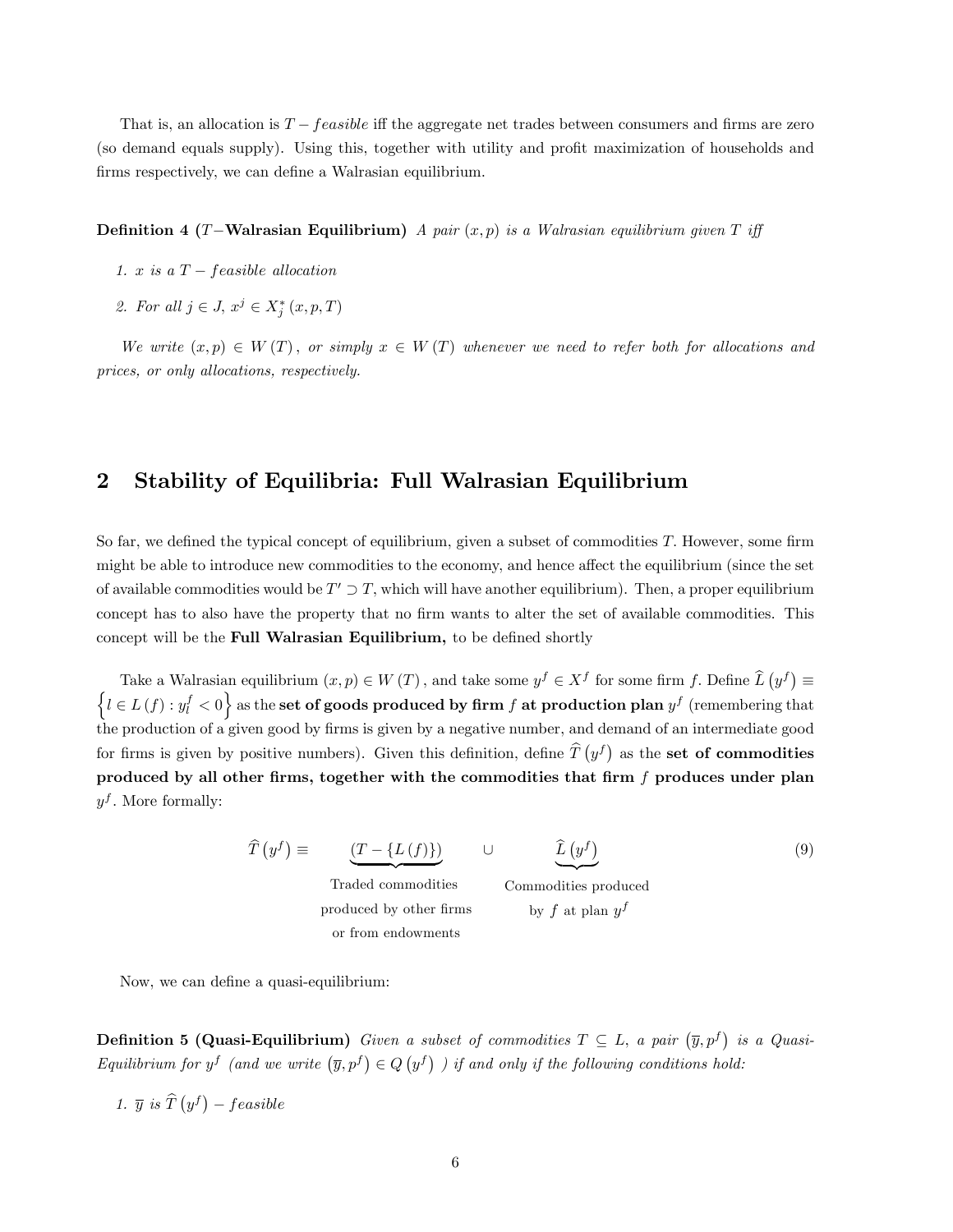- 2.  $\overline{y}^f = y^f$
- 3. For all  $j \in J = I \cup F$  we have  $y^j \in X_j^* (y, p^f, \hat{T}(y^f))$  (according to the definitions in (7) and (8) )

A quasi-equilibrium is then the equilibrium that would arise if instead of  $(x, p)$ , firm f would deviate and produce  $y<sup>f</sup>$ , moving the economy to this allocation with equilibrium prices  $p<sup>f</sup>$ . However, not all quasiequilibria will be considered feasible deviations from the original equilibrium  $(x, p)$ . The author proposes two qualifications on quasi-equilibria to be potential deviations from equilibrium:

- 1. A deviating firm does not alter the set of commodities marketed by other firms.
- 2. A deviation must be both "unilaterally feasible" and "profitable" for the deviating firm

The first property is in line with a competitive, price-taking behavior of firms, in that no firm expects to change the behavior of other agents in the economy. This is what we mean by a deviation being unilaterally feasible. To illustrate this idea, imagine the following simple example: say there are two firms: a juice producer  $f_1$  and a farmer  $f_2$ . The juice producer may want to introduce a new product: orange juice. However, to do so she has to buy oranges from the farmer. If the farmer is not producing oranges already, then the innovation is not unilaterally feasible

**Definition 6 (Feasible innovations)** Given a subset of traded commodities  $T \subseteq L$ , we say that a production plan y<sup>f</sup> is a **feasible innovation** iff  $y_l^f \leq 0$  for all  $l \notin T - L(f)$ . The **feasible innovations** from commodity space T for firm f is denoted as  $Y^f(T)$ , and can be defined as:

$$
Y^{f}(T) = \left\{ y^{f} \in X^{f} : y_{l}^{f} \leq 0 \text{ for all } \underbrace{l \notin T - L(f)}_{\text{potential innovations}} \right\}
$$
 (10)

From the previous definition we can see that a potential deviating firm  $f$  cannot demand as inputs (i.e.  $y<sup>f</sup> > 0$ ) commodities not already marketed by other firms (that is, goods not in  $T - L(f)$ ). The author

makes the following strong assumption:

$$
\text{if } y^f \in Y^f \left( T \right) \implies Q \left( y^f \right) \neq \varnothing \tag{11}
$$

That is, for any feasible deviation of a firm from a given equilibrium, there is a quasiequilibrium that would support it. Now, given the Walrasian equilibrium  $(x, p)$  we can define profitable innovations as follows

**Definition 7 (Profitable Innovation)** Given a Walrasian equilibrium  $(x, p) \in W(T)$ , with  $T \subseteq L$ , we say that there exists a **profitable innovation for firm** f iff there exist  $y^f \in Y^f(T)$ , an allocation  $\overline{y} \in \mathbb{R}^{JL}$ , and a price vector  $p^f \in \mathbb{R}^L_+$  such that: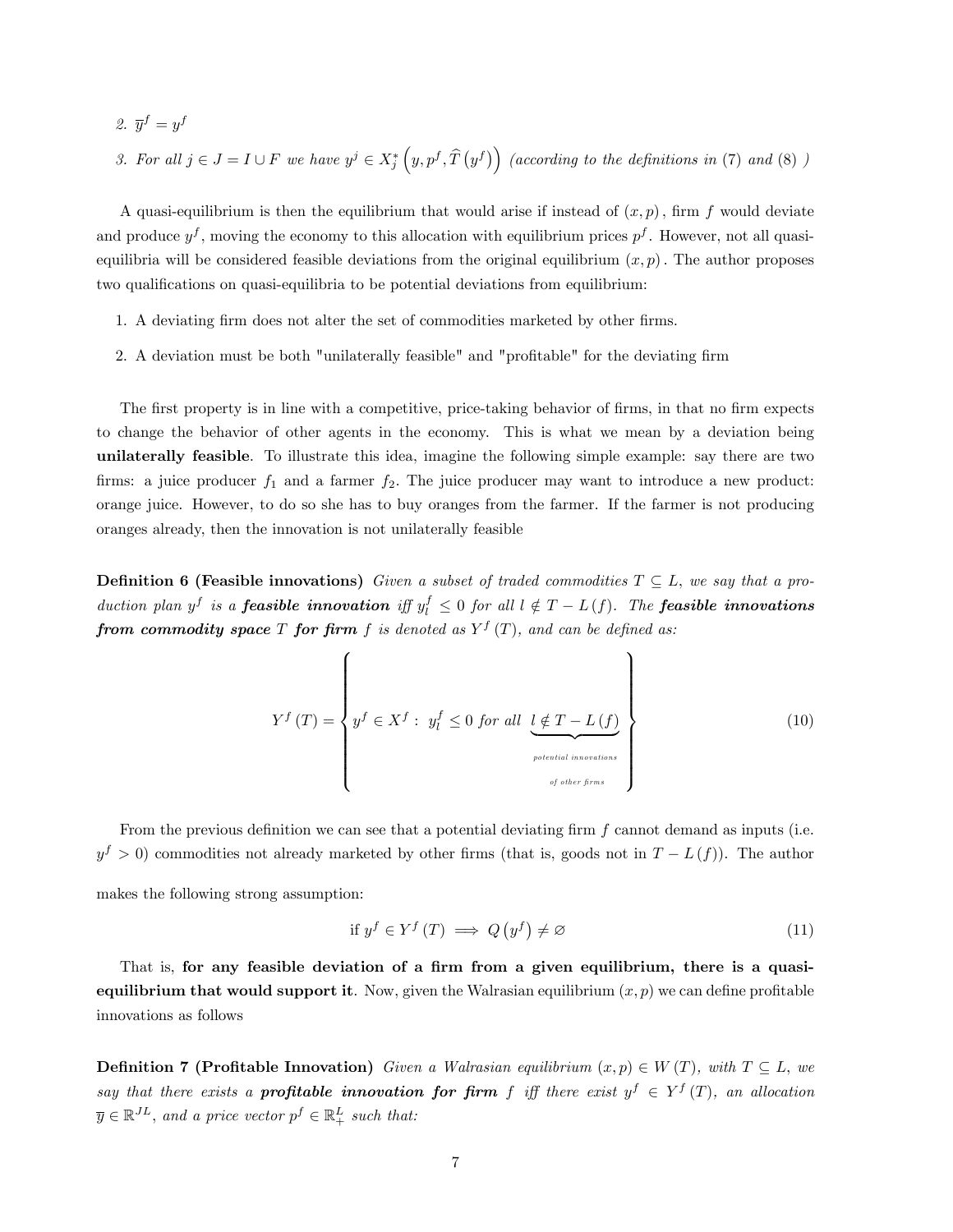1.  $(\overline{y}, p^f) \in Q(y^f)$ 2.  $p^f(-y^f) > p(-x^f)$ 

So, a profitable innovation is simply a potential equilibrium that could arise if firm  $f$  introduces some new commodities, together with the fact that the firm would make greater profits in such an equilibrium. With the last definition, we are in position of defining the relevant concept of "stable" equilibrium in this economy, which is given by the Full Walrasian Equilibrium:

**Definition 8 (Full Walrasian Equilibrium)** A Full Walrasian equilibrium is a set of commodities  $T$ , an allocation  $x \in \mathbb{R}^{JL}$  and a price vector  $p \in \mathbb{R}^{L}_{+}$  such that

- $(a) : (x, p) \in W(T)$
- (b): For all  $f \in F$ , there are no profitable innovations.

We write  $''(x, p, T)$  is a FWE"

So, A FWE is a Walrasian equilibrium in a stable set of commodities  $T$ , in the sense that no firm will unilaterally want to alter the commodities traded in equilibrium. This will be the equilibrium concept used throughout the paper.

## 3 Profit Criterion

In this section we will investigate whether profit maximization from the side of the firms is actually what shareholders will want the firm to do. While this is obvious in a classical setting with a fixed set of marketed commodities and competitive firms, is not as obvious in this setting, since the profit criterion also dictates the decision of whether or not to introduce new commodities. However, if firms are "perfect competitors", then the profit maximization objective of firms is the expected behavior of the firm.

Important note: This section could be totally separated from the paper and it would still be proper paper. This section is included in the paper only to justify why in equilibrium we focus on profit maximizing Örms

The notion of a firm being a perfect competitor is conditioned on the equilibrium that is played. We say that a firm f is a **perfect competitor at equilibrium**  $(x, p) \in W(T)$  if the following conditions hold:

 $(a)$ : Firm f cannot influence prices of commodities not produced by other firms if chooses to deviate from equilibrium. More formally, for all feasible innovations  $y^f \in Y^f(T)$  and all allocations and price vectors  $(y, p^f)$  such that  $(y, p^f) \in Q(y^f)$ , we have that

$$
p_l^f = p_l \text{ for all } l \in T - L(f)
$$
\n
$$
(12)
$$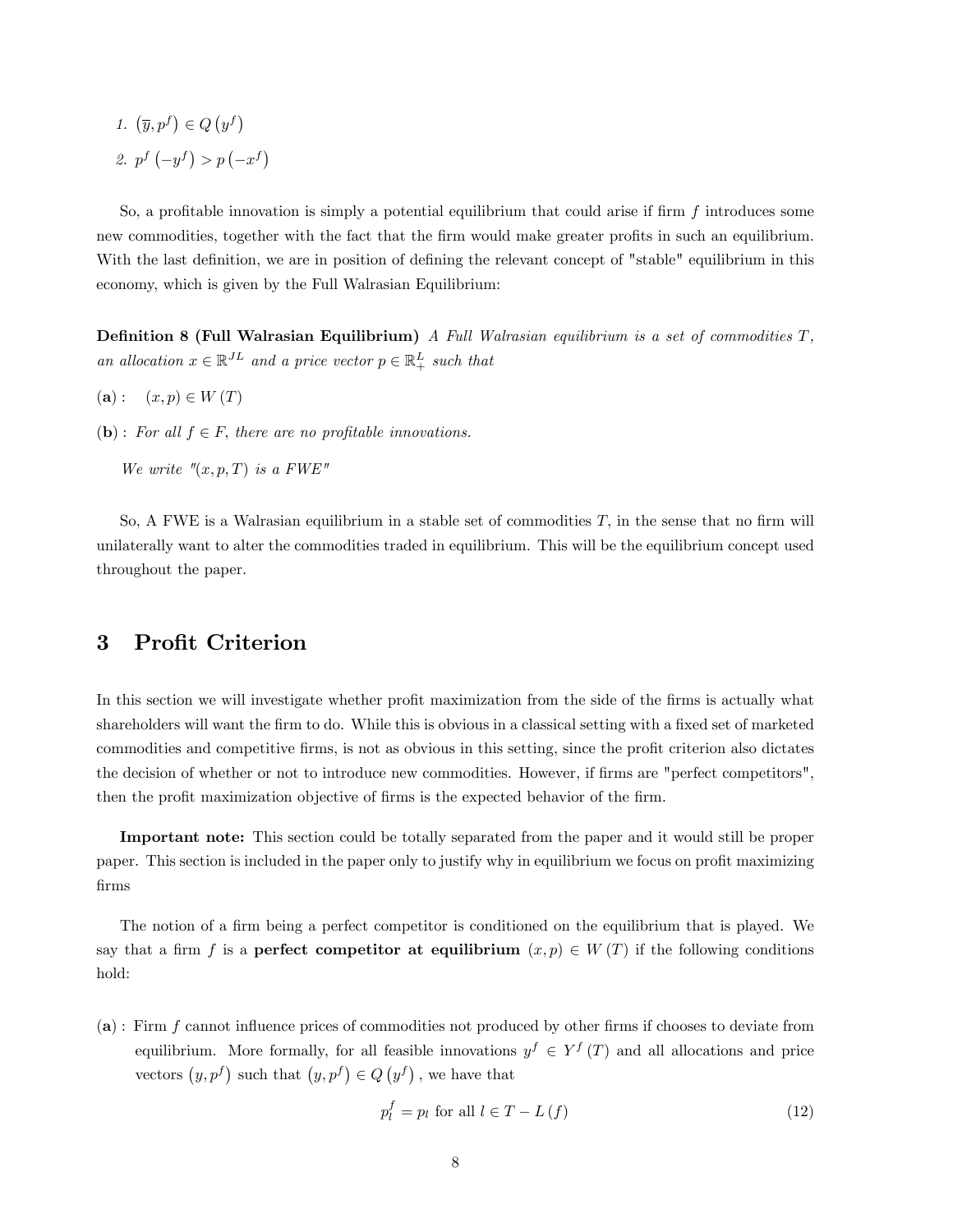- (i.e. goods produced by others). That is, any quasi-equilibrium for a feasible deviation must induce the same prices for the commodities traded by other firms and households.
- $(b)$ : Cannot influence the price of its own commodities. That is, for a given equilibrium, that firm can move the economy to (by changing the set of traded commodities) there is another allocation which is as good for both households and firms as the quasi-equilibrium proposed, but in which no one trades in firms  $f$ 's personalized commodities.
- More formally, for all agents (households and firms)  $j \in I \cup F$  with  $j \neq f$ , all feasible innovations  $y^f \in Y^f(T)$  and all quasi-equilibria  $(y, p^f)$  we have that there exist an allocation  $y(f) \in \mathbb{R}^{JL}$  such that for all  $j$ ,

$$
y(f)^{j} \in X_{j}^{*}\left(y, p^{f}, \widehat{T}\left(y^{f}\right)\right) \text{ and } \overline{y}\left(f\right)_{l}^{j} = 0 \text{ for all } l \in L\left(f\right)
$$
\n
$$
(13)
$$

Condition  $(b)$ : can be interpreted as various firms producing perfect substitute goods, and hence the 0 value on the demand of goods by  $f$  mean that they buy all the units from a competitor, and still get the same utility (because of perfect substitutability).

Finally, we need to define the preferences of shareholders over the production plans of a given firm  $f$ , if it is thinking of making a deviation. We say shareholder i (that is,  $s(i, f) > 0$ ) prefers production plan  $y^f \in Y^f(T)$  to the equilibrium production plan  $x^f$  if and only if for all quasi-equilibrium allocations  $(y, p^f) \in Q(y^f)$  agent i prefers  $y^i \in X_i^* (y, p^f, \hat{T}(y^f))$  to her equilibrium allocation  $x^i \in X_i^* (x, p, T)$ . We write " $y^i \succ_i x^{i}$ ". We can define analogously  $x^i \succ_i y^i$  and  $x^i \sim_i y^i$ 

Once we have this definition of perfect competitor, we are in position to state the following theorem, which indicates under which assumptions profit maximization by firms is the desired behavior by shareholders. That is, any quasi-equilibrium induced by a profitable deviation by firm  $f$  is preferred to the equilibrium allocation of each shareholder  $i$  of firm  $f$ .

**Theorem 9 (Shareholder Unanimity)** <sup>1</sup> Let  $(x, p) \in W(T)$  and a firm f that is a perfect competitor in  $(x, p)$ . Also, let  $y^f \in Y^f(T)$  and  $(y, p^f) \in Q(y^f)$ . Then, the following hold:

(a): For each  $i \in I$  with  $s (i, f) > 0$ , then the following holds:

(i) :  $p^f(-y^f) > p(-x^f) \implies y^i \succ_i x^i$ (ii) :  $p^f(-y^f) < p(-x^f) \implies y^i \prec_i x^i$ (iii) :  $p^f(-y^f) = p(-x^f) \implies y^i \sim_i x^i$ 

(b): For each  $i \in I$  such that  $s(i, f) = 0$ , we have  $x^i \sim_i y^i$ 

Although shareholder unanimity is an obvious result in typical Walrasian economies with a fixed set of commodities, it is not as obvious when firms can actually alter the equilibrium by changing the set

<sup>&</sup>lt;sup>1</sup>It is mentioned that this result is a simpler exposition of a more general result by Hart (1983), "On shareholder unanimity in large stock market economies", Econometrica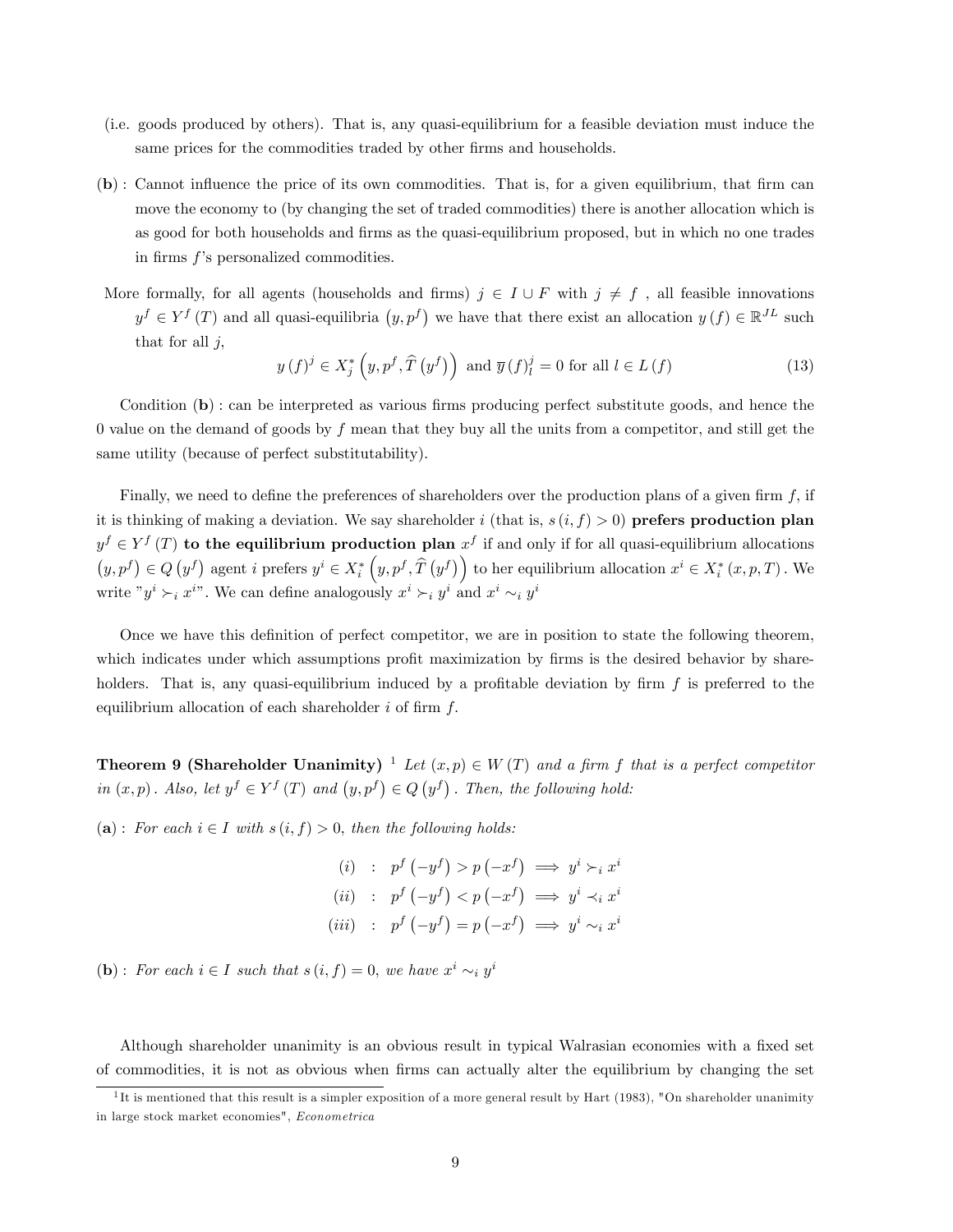of traded commodities. According to this theorem, firms should act as profit maximizers when they are perfect competitors in a given equilibrium.

**Proof.** Take  $(y, p^f) \in Q(y^f)$ . Since firm f is a perfect competitor, because of (13) there exist an allocation  $y(f)$  such that  $y(f)_{l}^{j} = 0$  for all  $l \in L(f)$  and all  $j \in I \cup F - \{f\}$  and such that for any firm  $\widetilde{f} \neq f$ :

$$
p^{f}\left(-y^{\tilde{f}}\right) = p^{f}\left(-y\left(f\right)^{\tilde{f}}\right)
$$
\n(14)

that is,  $y(f)^f$  is also in the supply correspondence of firm  $\tilde{f}$  iff it gives the same profits as  $y^{\tilde{f}}$ . In particular, since  $(x, p) \in Q(x^f)$  (that is, the original Walrasian equilibrium is also a quasi-equilibrium with  $p^f = p$  and  $T(x^f) = T$ ) we can use again condition (13) with  $y = x$  to ensure the existence of an allocation  $x(f)$  such that  $x(f)_{l}^{j} = 0$  for all  $l \in L(f)$  and all  $j \in I \cup F$ , such that:

$$
p\left(-x^{\tilde{f}}\right) = p\left(-x\left(f\right)^{\tilde{f}}\right) \tag{15}
$$

Finally, because of condition (12) the prices firm  $\tilde{f} \neq f$  faces for its personalized commodities in any quasi-equilibrium  $(y, p^f)$  must be the same as the ones in the original Walrasian equilibrium  $(x, p)$ . Therefore, since the supply correspondence of each firm only depend on prices, and under both equilibria (the original equilibrium and the quasi-equilibrium) firm  $\tilde{f}$  faces the same prices, we must have that  $y^f \in X^*_{\widetilde{f}}(x, p, T)$  and  $x^f \in X^*_{\widetilde{f}}$  $(y, p^f, T(y^f))$  (since they are both optimal under the same objective function and the same feasible set). This further implies that both allocations must give the same profits for firm  $\tilde{f}$ , so  $p^f\left(-y^{\tilde{f}}\right) = p\left(-x^{\tilde{f}}(f)^{\tilde{f}}\right)$ . Putting this together with (14) and (15) we get:

$$
p^f\left(-y\left(f\right)^{\tilde{f}}\right) = p^f\left(-y^{\tilde{f}}\right) = p\left(-x\left(f\right)^{\tilde{f}}\right) = p\left(-x^{\tilde{f}}\right)
$$
\n(16)

From the point of view of consumers, for all  $i \in I$  we must also have that  $x(f)^i \in X_i^*(x, p, T)$  and  $y(f)^{i} \in X_{i}^{*}(y, p^{f}, \hat{T}(y^{f}))$  because of (13). Since  $(y, p^{f}) \in Q(y^{f})$  and  $(x, p) \in W(T)$  we also have that  $x^{i} \in X_{i}^{*}(x, p, T)$  and  $y^{i} \in X_{i}^{*}(y, p^{f}, \hat{T}(y^{f}))$  which implies that :

$$
x(f)^{i} \sim_{i} x^{i} \text{ and } y(f)^{i} \sim_{i} y^{i} \text{ for all } i \in I
$$
\n
$$
(17)
$$

that is, both allocations are in the demand correspondence to allocations  $x$  and  $y$  respectively iff household  $i$  is indifferent between both.

Having proved the above result, let's first attempt to prove (b). For this, we need to show that if  $s(i, f) = 0 \implies x^i \sim_i y^i$ . For this, see that if  $s(i, f) = 0$ , then all firms  $\hat{f} \neq f$  make the exact same profits under allocations  $y, y(f), x(f)$  and x (because of (16)) which implies that such an agent has the exactly same income under these allocations. Also, we know that  $x(f)^i \in X_i^*([x(f), p, \hat{T}(y^f))]$  and for a commodity l such that  $x(f)^i_l > 0 \Longrightarrow p_l = p^f_l$  (since  $l \notin L(f)$ ). This paired with the equality of profits of all firms  $\widetilde{f} \neq f$  under allocations y and  $x(f)$  implies that for household i,  $x(f)^i$  is a feasible consumption bundle under prices  $p^f$  and allocation y (i.e.  $x(f)^i \in BC\left(y, p^f, \widehat{T}\left(y^f\right)\right)$ ) which by the definition of demand correspondence further implies that

$$
y^i \succsim_i x(f)^i \tag{18}
$$

By the same reasoning comparing allocations x and  $y(f)$ , we can show that:

$$
x^i \succsim_i y(f)^i \tag{19}
$$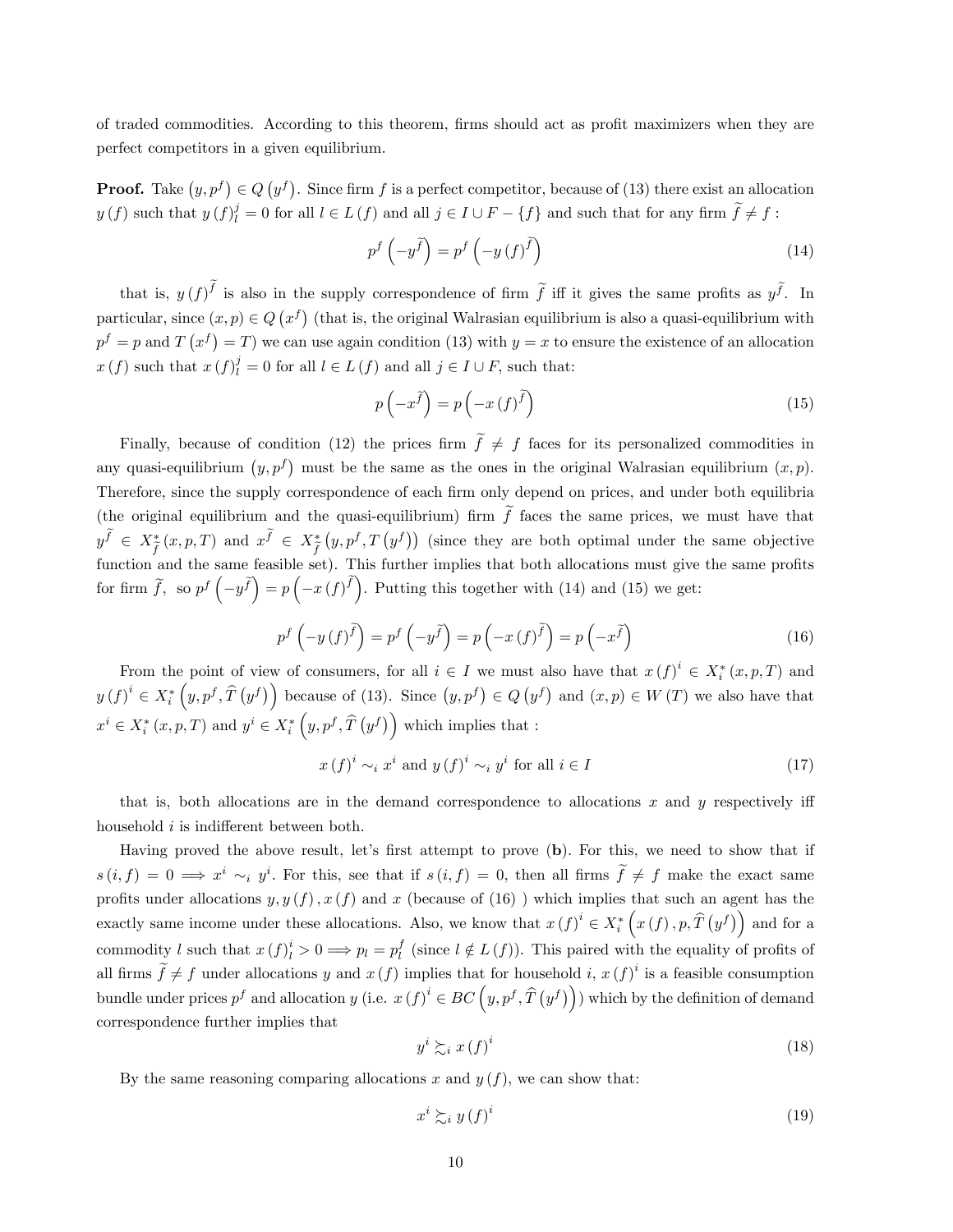Equations (17), (18) and (19), together with and the transitivity of  $\succsim_i$  implies

$$
y^{i} \underset{\text{by (18)}}{\succ} x(f)^{i} \underset{\text{by (17)}}{\sim} x^{i} \underset{\text{by (19)}}{\succ} y(f)^{i} \underset{\text{by (17)}}{\sim} y^{i} \implies x^{i} \sim y^{i}
$$

Let's now prove (a). Take a household i such that  $s(i, f) > 0$ . The simplest case is (iii), when  $p^f(-y^f) = p(-x^f)$ , since the proof is identical to (b). Suppose by assumption (i) that  $p^f(-y^f) >$  $p(-x^f)$ . Because  $\sum_i$  satisfies local non-satiation and  $x(f)^i \in X_i^*(x(f), p, T)$ , then  $x(f)^i$  must hit the budget constraint on the set  $BC(x, p, T)$  (i.e. the budget constraint is satisfied with equality): that is

$$
px(f)^{i} = \sum_{\tilde{f} \in F} s\left(i, \tilde{f}\right) p\left(-x^{\tilde{f}}\right)
$$
\n(20)

Using (16) into (20) together with  $p^f(-y^f) > p(-x^f)$  implies that

$$
px(f)^{i} = s(i, f) p(-x^{f}) + \sum_{\tilde{f} \neq f} s(i, \tilde{f}) p(-x^{\tilde{f}}) \underset{\text{by (16)}}{=} s(i, f) p(-x^{f}) + \sum_{\tilde{f} \in F} s(i, \tilde{f}) p^{\tilde{f}}(-y^{\tilde{f}})
$$
  
< 
$$
< s(i, f) p^{f}(-y^{f}) + \sum_{\tilde{f} \in F} s(i, \tilde{f}) p^{\tilde{f}}(-y^{\tilde{f}}) = \text{Income in eq. } (y, p^{f})
$$
  
because we assumed  

$$
p^{f}(-y^{f}) > p(-x^{f})
$$
 (21)

That is, income under the potential equilibrium  $(y, p^f)$  for household i is strictly greater than the cost of buying the bundle  $x(f)^i$ , which by non-satiation must be equal to the cost of the bundle  $x^i$  from the original equilibrium.

Moreover, we had from before that  $x(f)^i \in BC\left(y, p^f, \hat{T}\left(y^f\right)\right)$  and also that  $y^i \in X_i^*\left(y, p^f, \hat{T}\left(y^f\right)\right)$ so  $y^i \succsim_i x(f)^i$  (because of the definition of quasi-equilibrium). This last fact together with (21) and local non-satiation implies that  $y^i$  must be strictly preferred to  $x(f)^i$ , so:

$$
y^i \succ_i x (f)^i \sim_i x^i
$$
by (17)

proving the desired result. Finally, an analogous result holds when  $p^f(-y^f) < p(-x^f)$ 

## 3.1 Perfect Competitors and Continuum of firms

How realistic is the assumption of firms being perfect competitors in a Walrasian economy? See that the definition given above does not only involve firms being price takers, but states that any firm is basically inessential. That is, the existence of a single firm does not affect prices, nor is essential for consumers, since condition  $(13)$  implies that for any allocation for which firm f produces something, all consumers and firms will have the same welfare/profits with another allocation that excludes firm  $f$  from the economy.

Such a property is found naturally in models in which instead of thinking of the set of firms as single firms, we can think of them as types of firms, such that for each type of firm  $f \in F$  there exist a continuum of firms, each with zero mass. Each type of firm is identified by the production possibilities set, and if we think as the set of personalized commodities as just relabellings of the commodities produced by such a type (as in Example 1) then we can use the basic framework of this paper to analyze its properties. We will actually investigate this property in Pesendorfer (1995) in the next lectures.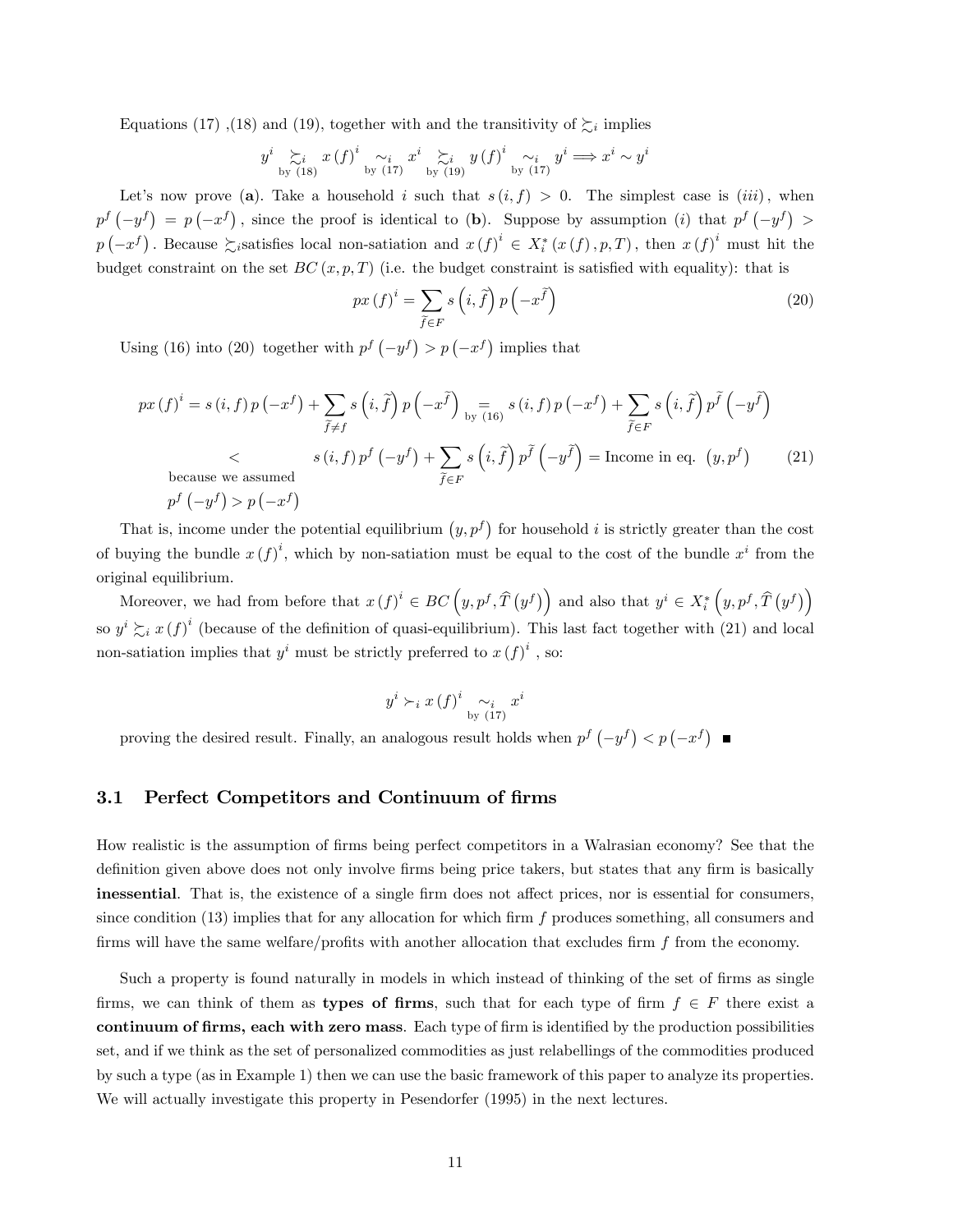## 4 Optimality of Full Walrasian Equilibrium

In this section we will investigate conditions under which we can achieve optimality under this equilibrium concept. We will first find that if there is only one firm (or type of firms), then equilibria will be Pareto optima. Secondly, we will find conditions ( $(C1)$  and  $(C2)$  below) on the resulting FWE to guarantee its Pareto optimality. Finally, we study conditions on the fundamentals of the setup such that these conditions are satisfied.

## 4.1 Individual Improvement of Welfare

Take  $(x, p, T)$  a FWE, and take any  $T' \supset T$ . A FWE will be Pareto optimal if there does not exist a  $T'$  – feasible allocation y that dominates  $x^*$ , for any  $L \supset T' \supset T$ . The following theorem states that a FWE cannot be consistent with the existence of profitable deviations by any individual firms  $f \in F$ .

**Theorem 10** Take  $(x, p) \in W(T)$  for some  $T \subseteq T' \subseteq L$ , and take a  $T'$  – feasible allocation y that Pareto-dominates x. Then, if there exist some perfect competitor firm  $f^*$  such that  $T' - T \subseteq L(f^*)$ , then there are profits to innovation by  $f^*$  (which means that  $(x, p, T)$  is NOT a FWE)

**Proof.** Proof is by contradiction: assume that y is a  $T'$  - feasible allocation that Pareto Dominates x, that firm  $f^*$  is a perfect competitor at  $(x, p)$  and such that  $T' - T \subset L(f^*)$ , but such that there are no profits to innovation by  $f^*$ . Then, we will show that y is not a feasible allocation, achieving then a contradiction, proving the desired result.

The fact that y is  $T'$  – feasible and  $T' - T \subset L(f^*)$  implies that  $y^{f^*} \in Y^{f^*}(T)$ , as defined in (10). Assumption (11) implies that there exists a quasi-equilibrium  $(\bar{y}, p^{f^*}) \in Q(y^{f^*})$  (that is, with  $\bar{y}^{f^*} =$  $y^{f^*}$ ), since this assumptions says that for any potential deviation, there exist some quasi-equilibrium that supports it.

The assumption that  $T' - T \subset L(f^*)$  also implies that  $\hat{T}(y^{f^*}) = T'$ , with  $\hat{T}(y^{f^*})$  as defined in (9). The non-existence of profits to innovation means that

$$
p^{f^*} \left(-\overline{y}^{f^*}\right) = p^{f^*} \left(-y^{f^*}\right) \le p \left(-x^{f^*}\right)
$$
\n<sup>(22)</sup>

Using Theorem 9 on Shareholder unanimity, since  $f^*$  is a perfect competitor firm in the equilibrium  $(x, p)$ , implies that

$$
x^i \succsim_i \overline{y}^i \text{ for all } i \in I \tag{23}
$$

Now, since  $y$  Pareto-dominates  $x$  we know that

$$
y^{i} \succsim_{i} x^{i} \text{ for all } i \in I \text{ and } \exists i^{*} \in I : y^{i^{*}} \succ_{i^{*}} x^{i^{*}} \tag{24}
$$

Using (23) and (24) together with transitivity of  $\succsim_i$  implies that

$$
y^{i} \succsim_{i} \overline{y}^{i} \text{ for all } i \in I \text{ and } y^{i^{*}} \succ_{i^{*}} \overline{y}^{i^{*}}
$$
\n
$$
(25)
$$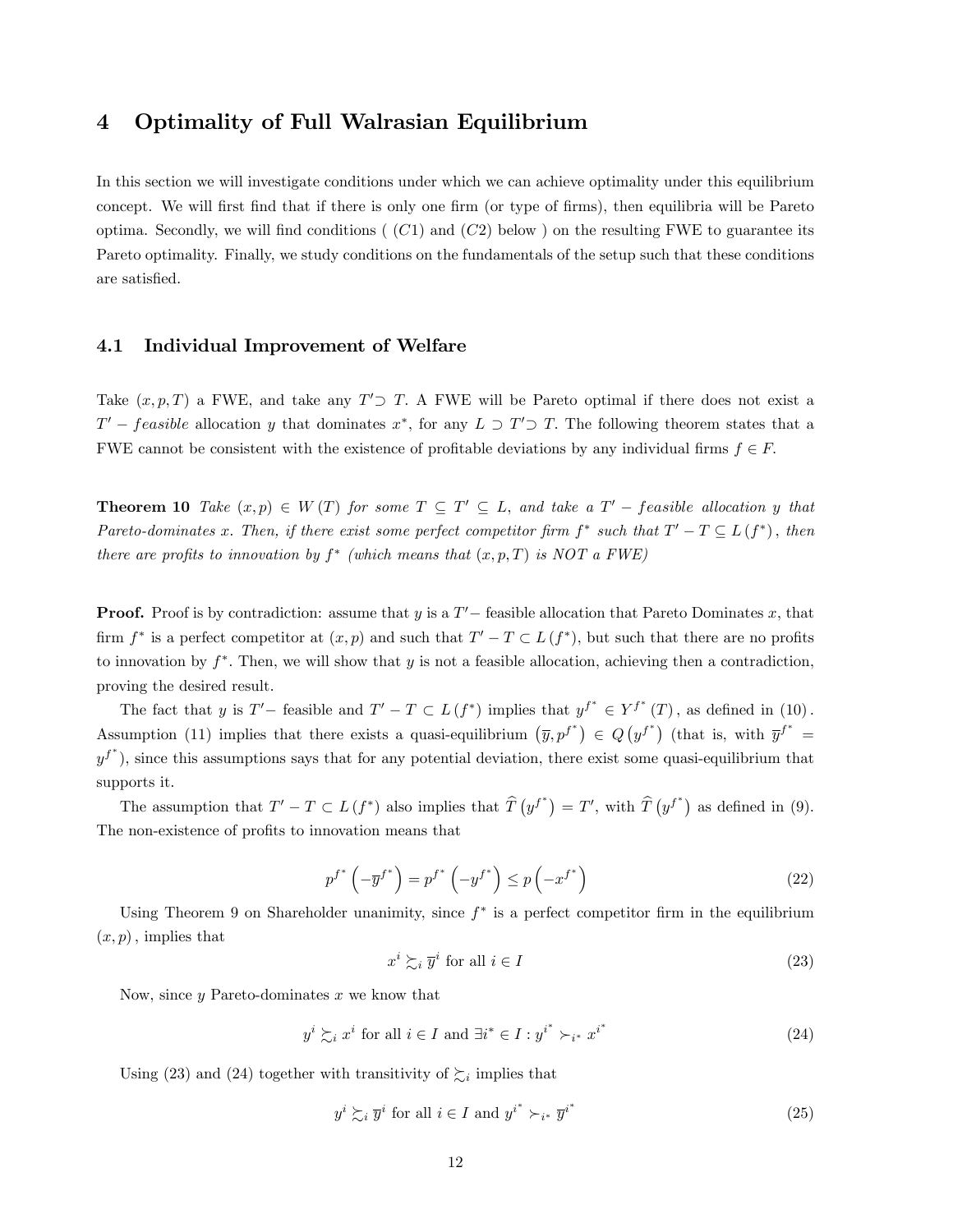Since  $(\overline{y}, p^{f^*}) \in Q(y^{f^*})$  we know that  $\overline{y}^i \in X_i^* (\overline{y}, p^{f^*}, \widehat{T}(y^{f^*})\big) = X_i^* (\overline{y}, p^{f^*}, T')$ , where as we defined before,  $\hat{T}(y^f)$  is the set of commodities actually traded when we move from the set of commodities T to the one implied by the production plan  $y^f$ .

This fact, together with local non-satiation and (25) implies that

$$
p^{f^*}y^i \ge p^{f^*}\overline{y}^i \text{ and } p^{f^*}y^{i^*} > p^{f^*}\overline{y}^i \Longrightarrow p^{f^*}\sum_{i \in I} y^i > p^{f^*}\sum_{i \in I} \overline{y}^i
$$
 (26)

For all firms  $f \neq f^*$  firm profit optimization implies that

$$
p^{f^*} \left(-\overline{y}^f\right) \ge p^{f^*} \left(-y^f\right) \Longleftrightarrow p^{f^*} y^f \ge p^{f^*} \overline{y}^f \tag{27}
$$

Moreover, since  $p^{f^*}\overline{y}^{f^*} \equiv p^{f^*}y^{f^*}$  (because  $y^{f^*} = \overline{y}^{f^*}$ ), we can sum up over f and get

$$
p^{f^*} \sum_{f \in F} y^f \ge p^{f^*} \sum_{f \in F} \overline{y}^f \tag{28}
$$

Summing (26) and (28) we get

$$
0 = p^{f^*} \left( \sum_{f \in F} y^f + \sum_{i \in I} y^i \right) > p^{f^*} \left( \sum_{f \in F} \overline{y}^f + \sum_{i \in I} \overline{y}^i \right) = 0
$$
 (29)  
=0 because  $y$  is  $T'$ -feasible by def. 3 =0 because  $\overline{y}$  is  $T'$ -feasible by def. 3

clearly a contradiction, which implies that either  $y$  is not feasible. Therefore, there must exist a profitable innovation (i.e.  $p^{f^*}(-y^{f^*}) > p(-x^{f^*})$ ) as we wanted to show

A very useful corollary from the previous theorem is that if there is only one type of firm, in the sense that production set are identical (up to the relabellings of perfect substitute goods) then any FWE is Pareto efficient. To state this result more formally, let's define what be mean by two firms having similar technologies

**Definition 11 (Similar technologies)** <sup>2</sup> We say that firms f and f' have similar technologies iff there exists a permutation function  $h : L \to L$  (that is, a renaming of commodities of commodities) such that:

- 1. h is one to one
- 2.  $l \in L(f) \Longleftrightarrow h(l) \in L(f')$  (so h gives a function from personalized commodities of f to personalized  $commodities of f'$
- 3. If  $y^f = \left(y_1^f, y_2^f, ..., y_L^f\right) \in Y^f \Longrightarrow \left(y_{h(1)}^f, y_{h(2)}^f, ..., y_h^f\right)$  $h(L)$  $\left( \sum_{i=1}^{n} f^{i} \right)$  (so the production sets are identical up to relabellings)
- 4. For any  $l \in L(f)$  we have that l and  $l' \equiv h(l) \in L(f')$  are perfect substitutes for all agents (both for consumers as consumption goods and for firms as inputs)

 $2$ This definition not in original paper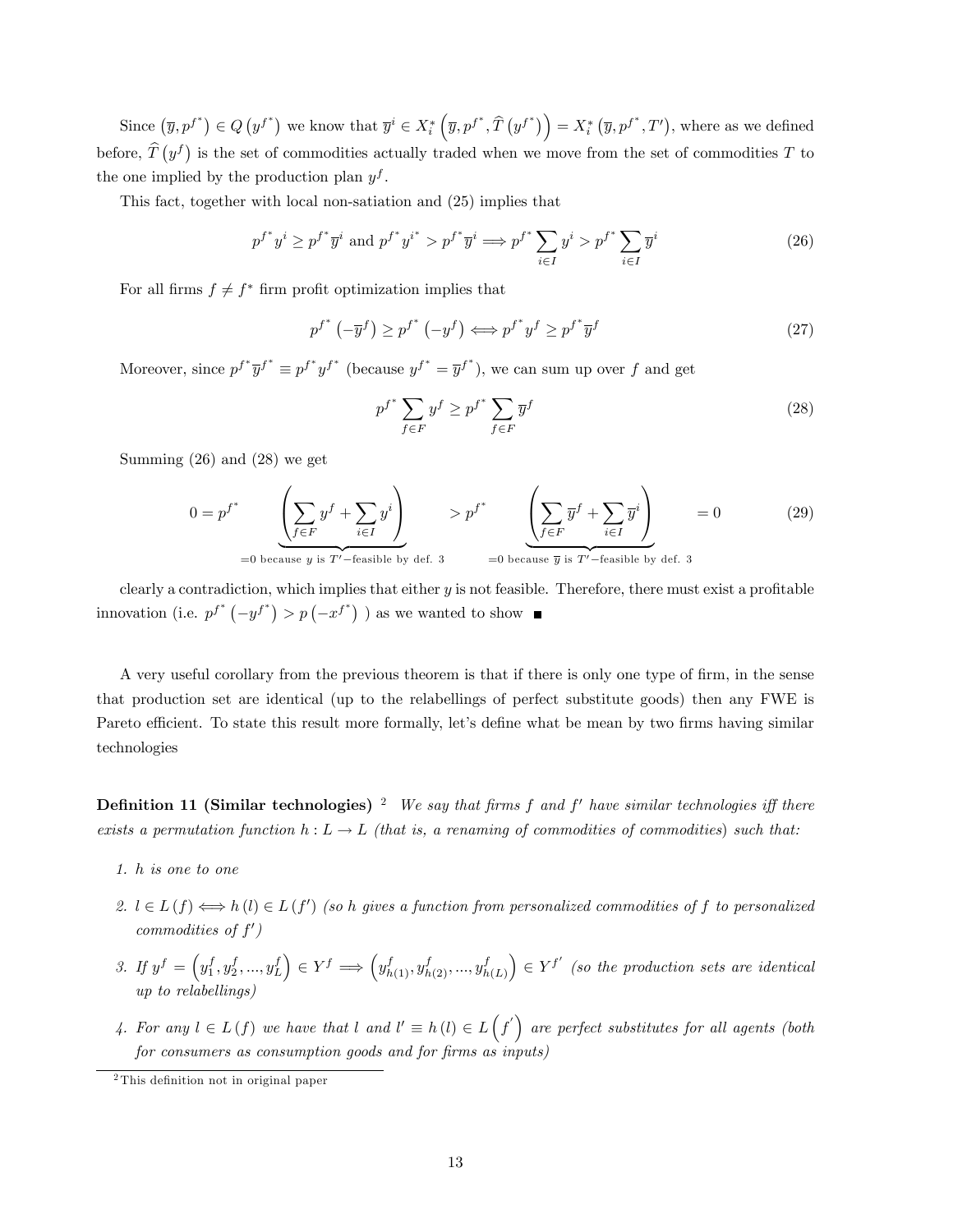Intuitively, two firms have similar technologies if they have identical production sets. However, in this setting where we assume the existence of personalized commodities, we have to take into account that perfect substitute goods.

**Proposition 12** <sup>3</sup> Take  $(x, p)$  a FWE with subset of traded commodities  $T \subset L$ . If either there is only 1 firm which is a perfect competitor, or all firms are perfect competitors at  $(x, p)$  and have similar technologies, then x is a Pareto optimal allocation

**Proof.** Let's prove the first statement: let  $f_0$  be the only firm in the economy. The proof will be by contradiction: assume that x is not Pareto optimal and then show that  $(x, p)$  was not a FWE, achieving a contradiction.

If there is only one firm (call it  $f_0$ ) then by Theorem 10 we know that any introduction of new commodities to move the set of traded commodities from T to  $T' \supset T$  can only be done by the only firm in the economy. Therefore  $T' - T \subset L(f)$ , so if x is Pareto dominated by a  $T' - feasible$  allocation, it must be profitable for  $f_0$  to implement it by changing the set of traded commodities to  $T'$ , which implies that  $(x, p)$  was not a FWE to begin with.

The second statement is basically the same as the first, since in essence, there is only one technology with different labels. The idea of the proof is the following: take any  $T'$  – feasible allocation y, with  $T' \supset T$ and such that y Pareto dominates x. Without loss of generality, let  $T' - T = \{l_1, l_2, ..., l_k\}$ . In principle,  $T' - T$  may not be inside the set of personalized commodities of any firm (i.e.  $\# f : T' - T \subset L(f)$ ).

Because all firms have similar technologies, there exist a firm  $f^*$ , another commodity set  $T \supset T$  and a T – feasible allocation  $\tilde{y}$  such that  $\tilde{y}$  Pareto dominates x and such that  $T-T \subset L(f^*)$ . allocation can be constructed by getting the relabelling of each commodity in  $T' - T$  into  $T - T$ , as  $\widetilde{T}-T=\{l_{h(1)}, l_{h(2)},...,l_{h(k)}\}$  with h the relabelling function from  $T'-T$  to L, and then defining  $\widetilde{y}$  as

$$
\widetilde{y}_l = y_l \text{ for all } l \in T \text{ and } \widetilde{y}_l = y_{h^{-1}(l)} \text{ for all } l \in T
$$
\n(30)

That is, since all firms have similar technologies, even if  $T' - T$  is not in the set of personalized commodities of any firm, there exist some relabelling of them for which there is a firm (actually, ANY firm) that has those relabeled commodities in its set of personalized commodities. Then, we can use the previous theorem to conclude that then firm  $f^*$  has a profitable deviation, which implies that  $(x, p)$  was not a FWE to begin with, achieving a contradiction.  $\blacksquare$ 

The idea is that if there is only one firm that could move the set of traded commodities from  $T$  to  $T'$  and hence improve welfare of consumers, it would do it solely on the grounds of profit maximization. Problems will occur when the change in the commodity space depends on multiple firms doing this change, as we will study in the next sections.

<sup>3</sup> This Proposition is not included in the original paper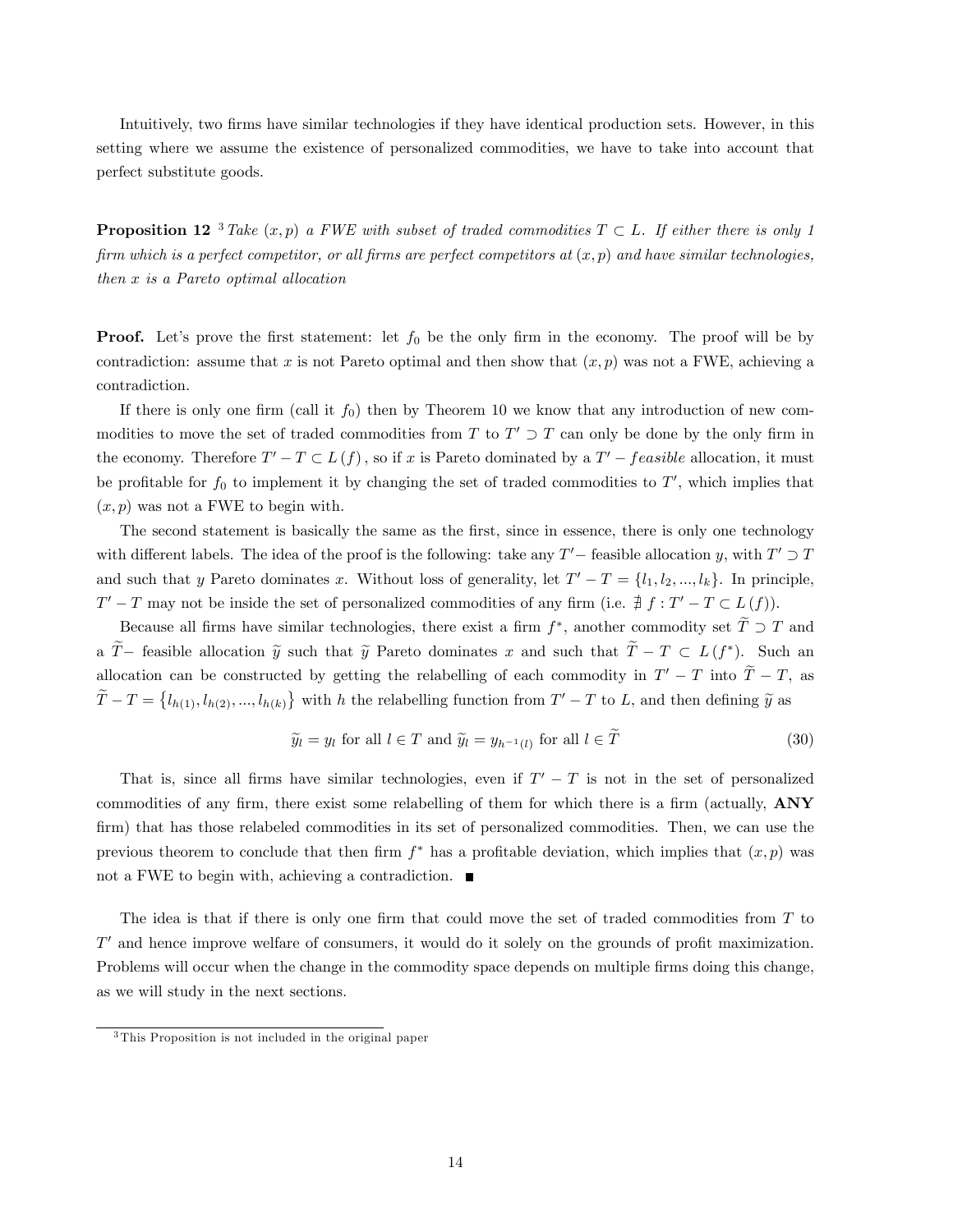## 4.2 Conditions to achieve efficiency of FWE

Let  $(x, p, T)$  be a FWE. We will aim to get conditions on the nature of the FWE itself to get efficiency of the outcome. Let's introduce some notation first:

- $L^* = L T$  is the set of commodities that are potential innovations from T (remember that  $\mathbf{T} \subseteq T$ , so these commodities can only be introduced by firms).
- $F^* = \{ f \in F : L(f) \cap L^* \neq \emptyset \}$  is the set of firms that are potential innovators at T
- $J^* = J F^* = (I \cup F) F^*$  is the set of agents that are not innovators (all consumers and the rest of the Örms)
- $P^* = \{\overline{p} \in \mathbb{R}_+^L : \overline{p}_l = p_l \text{ for all } l \in T, \text{ and such that for all } j \in J^*, x^j \in X_j^*(x, \overline{p}, L)\}\$  is the set of prices that could extend the defined prices over all commodities  $L$ , such that the decisions of all agents in the economy who are not innovators, remain optimal if we expand it to some alternative price vector.

What conditions do we need on  $(x, p, T)$  such that there are no favorable pecuniary externalities in the innovation process? This will be given by the following conditions  $(C1)$  and  $(C2)$ .

Condition (C1) is a requirement that basically states that potential innovations for each firm  $f \in F^*$  do not depend on innovations of other firms. That is, any innovation is unilaterally feasible. This requirement fails to hold in situations in which a potential innovation  $y_1$  of firm  $f_1$  requires as an input in production a commodity that is not traded at T but could be introduced by firm  $f_2 \neq f_1$ . Below we will illustrate this point with some examples.

**Condition 13 (C1)** For each  $f \in F^*$ ,  $X^f = Y^f(T)$ . (that is, for all potential innovators, the production possibility set is exactly the set of unilaterally feasible deviations)

Condition (C2) is very natural: innovation does not change the existing prices for the worse: they are uniformly bounded from below for existing commodities by the same prices for all possible innovations. Also, this acts as a common lower bound on the prices that innovators will expect in equilibrium.

**Condition 14 (C2)** There exist  $\widetilde{p} \in P^*$  with the following property: for all  $f \in F^*$ , all  $y^f \in Y^f(T)$  and all p<sup>f</sup> such that  $(y, p^f) \in Q(y^f)$ , we get that  $p_l^f \geq \tilde{p}_l$  for all  $l \in \hat{L}(y^f)$ 

We show that these two conditions imply the following theorem

**Theorem 15** If  $(x, p, T)$  is a FWE and conditions  $(C1)$  and  $(C2)$  are satisfied, then there exist  $\widetilde{p} \in \mathbb{R}^L$ such that  $(x, \tilde{p}) \in W(L)$ , and therefore is Pareto-optimal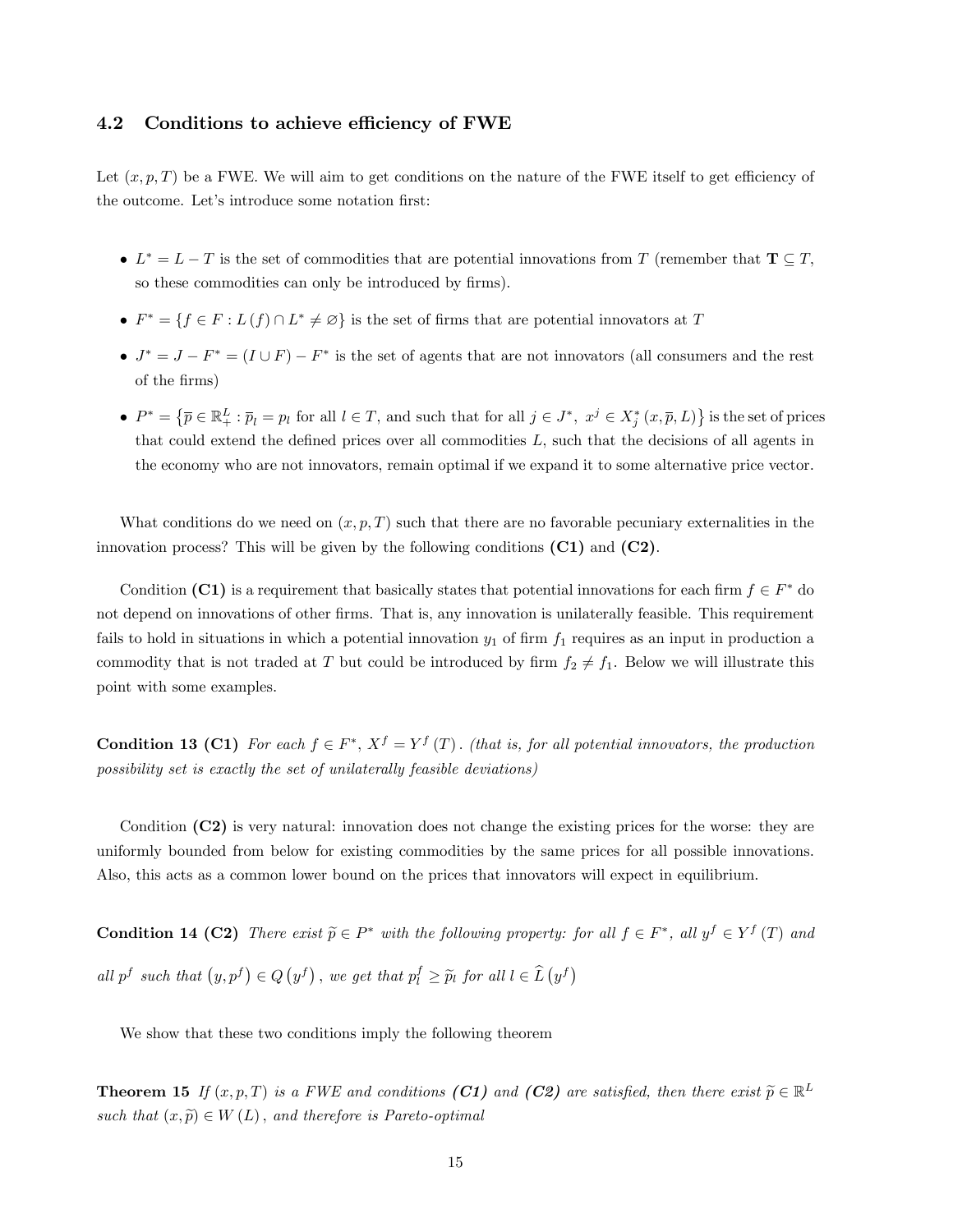**Proof.** Take  $\tilde{p}$  to be the price vector defined in (C2). From the definition of  $P^*$ , we have that  $x^j \in$  $X_j^*(x, \tilde{p}, L)$  for all  $j \in J^*$  (that is,  $x^i$  is in the demand correspondence of all households and non-innovating firms at prices  $\tilde{p}$ , allocation x and set of traded commodities L). Therefore, to show that  $(x, \tilde{p}) \in W(L)$ , we only need to show that the allocation is profit maximizing for all  $f \in F^*$ : that is, for all  $f \in F^*$ ,  $\widetilde{p}(-x^f) \geq \widetilde{p}(-y^f)$  for all  $y^f \in X^f$ .

From (C1), we have that  $y^f \in X^f \equiv Y^f(T)$ , and because of condition (11), given this is a feasible deviation, we know that there exist a quasi-equilibrium  $(y, p^f) \in Q(y^f)$  for which  $y^f$  is the innovation plan. Because  $(x, p, T)$  is a FWE, no firm has a profitable deviation, so we must have that:

$$
p(-x^f) \ge p^f(-y^f) \tag{31}
$$

We know that p is equal to  $\tilde{p}$  in T because of the definition of  $\tilde{p}$  of condition  $(C2)$ ; that is,  $\tilde{p} \in P^*$ , which implies that  $\tilde{p}_l = p_l$  for all  $l \in T$ . Using this, we have that  $p(-x^f) = \tilde{p}(-x^f)$ . This together with (31) implies that:

$$
\widetilde{p}\left(-x^{f}\right) \ge p^{f}\left(-y^{f}\right) \tag{32}
$$

Using again (C2) we know that for any quasi-equilibrium price  $p^f \in Q(y^f)$  we have that  $p_l^f \geq \tilde{p}_l$  for all  $l \in \hat{L}(y^f)$  (that is,  $\tilde{p}$  has a smaller price for every commodity which is introduced by f at the innovation plan  $y^f$ ). Then, since  $y_l^f = 0$  for all  $l \notin \hat{L}(y^f)$  (by definition of  $\hat{L}(y^f)$ ) we have that:

$$
p^f\left(-y^f\right) \ge \widetilde{p}\left(-y^f\right) \tag{33}
$$

Putting (32) and (33) together we get:

$$
\widetilde{p}(-x^f) \ge p^f(-y^f) \ge \widetilde{p}(-y^f) \Longrightarrow \widetilde{p}(-x^f) \ge \widetilde{p}(-y^f)
$$
\n(34)

Since  $y^f$  was an arbitrary production plan on  $X^f$ , we have shown that  $x^f \in X^*_f(x, \tilde{p}, L)$  for all  $f \in F^*$ . Therefore,  $(x, \tilde{p}) \in W(L)$ .

Since all commodities are being produced, we are in the classical setup of the first welfare theorem, since preferences are assumed to be locally non-satiated and the set of traded commodities is fixed, so it must be the case that x is a Pareto optimal allocation, as we wanted to show.  $\blacksquare$ 

See that the conditions for Pareto Efficiency of this concept of equilibrium are substantially stricter than the ones needed for the classical First Welfare Theorem. As we will see in the examples and in the next section, condition (C2) is related to a notion of convexity and smoothness of both consumption and production sets, a requirement not needed for the first welfare theorem.

#### 4.3 Some Examples of Inefficiencies of FWE

• Complementarities in intermediate goods: Two good economy, and two firms. There is only one consumption good produced by firm 1, call it  $l_1$  and the other good,  $l_2$  is just used as an input to lower costs of producing good  $l_1$ . Firm  $f_1$  produce good  $l_1$ , and  $f_2$  produce good  $l_2$ . Moreover, suppose that the cost of producing  $l_1$  without  $l_2$  is greater than the reservation price of consumers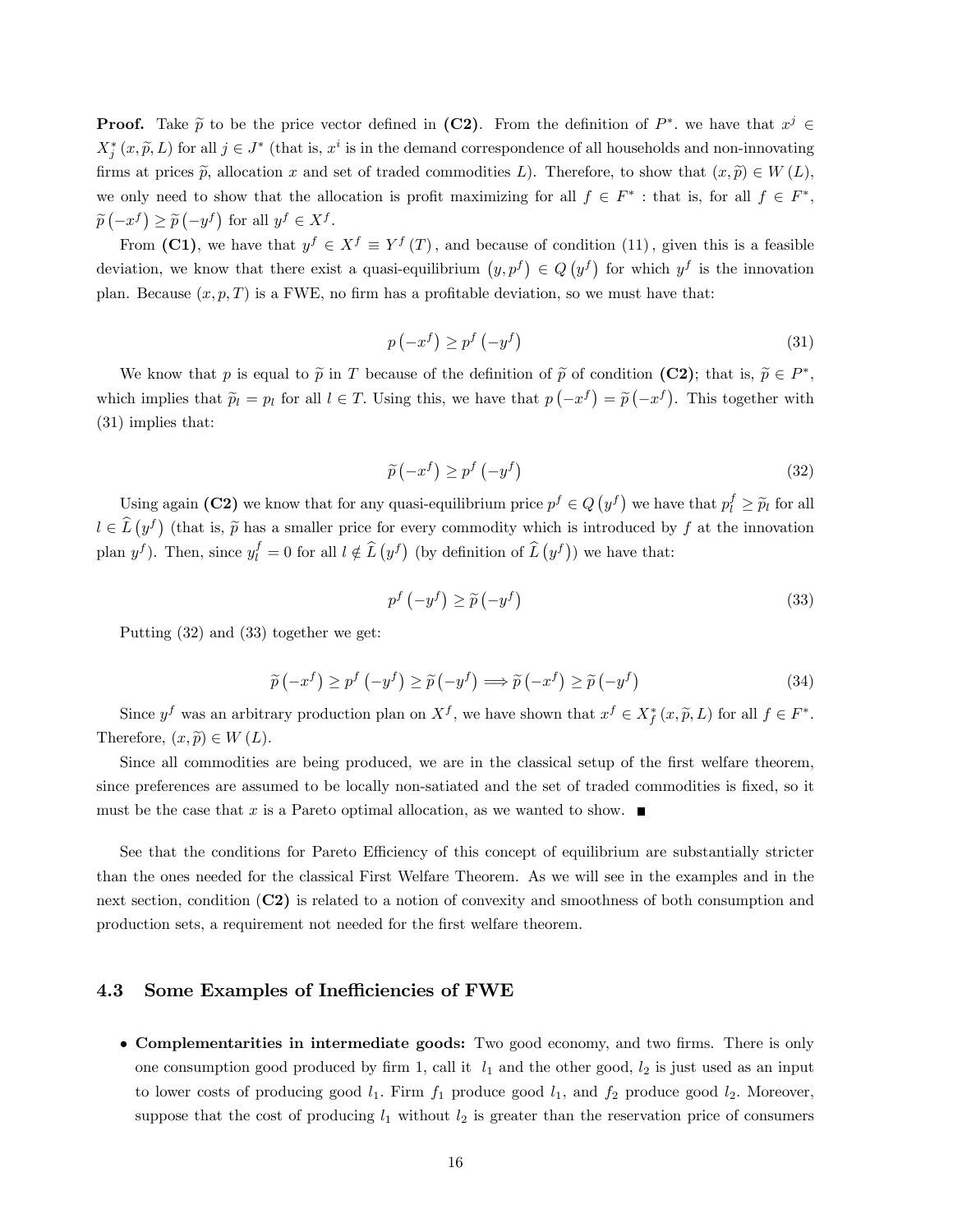to that good, but the cost of producing it with  $l_2$  is below it. Here we can see a potential failure of efficiency: firm  $f_1$  doesn't produce and neither does  $f_2$ , although it would be efficient to do so

- Non-Smoothness and complementarities between goods: Two good economy, two firms producing two different consumption goods. Only one consumer, with Leontief preferences between them (perfect complements). Here, we can get stuck at no production (bad coordination). This arises because of non-differentiability: the partial derivatives of the utility function represent the marginal reservation price of each good, and if differentiable, then the change in utility can be approximated with unilateral changes in each good (in this setting made by each firm, with the partial derivative being the reservation price). If it is not differentiable, then total change in utility from going from  $(0,0)$  to say  $(\varepsilon,\varepsilon)$  with  $\varepsilon > 0$  and small, cannot be represented as the change in utility from a change in the consumption of each good individually, with each firm charging the reservation price.
- Non-Convexities in Consumption Sets: An economy with 4 goods: housing in two different locations  $(L_1 \text{ and } L_2)$  and developing of the area (as golf courses, cinemas) in each area  $(c_1 \text{ and } c_2)$ . If agents can only live in one place (there is a fixed cost of moving from  $L_1$  to  $L_2$ , and hence the non-convexity) then even if relocation to  $L_2$  together with  $c_2$  is more valuable than  $L_1$  with  $c_1$ , if  $L_2$ alone is worse than  $L_1$ , we can see that we can get stuck in an inefficient outcome. It is worth noting that the classical first welfare theorem on efficiency does not rely on any convexity of preferences or consumption sets.

#### 4.4 Smoothness and Convexity

Here, we find some conditions on the fundamentals of the economy, rather than properties of equilibria, to guarantee efficiency of FWE. More specifically, we will try to find conditions under which  $(C2)$  holds. Let  $(x, p, T)$  be given. Some definitions:

Given  $E \subseteq \mathbb{R}^L$  and  $z \in \mathbb{R}^L$ , we define the **support of** E **at** z ( and we write  $S_z(E)$ ) as

$$
S_z(E) = \left\{ q \in \mathbb{R}^L : q'z \le q'x \text{ for all } x \in E \right\}
$$

the support will be the set-theoretic analog of the tangent of a curve, as we can see in Figure 1: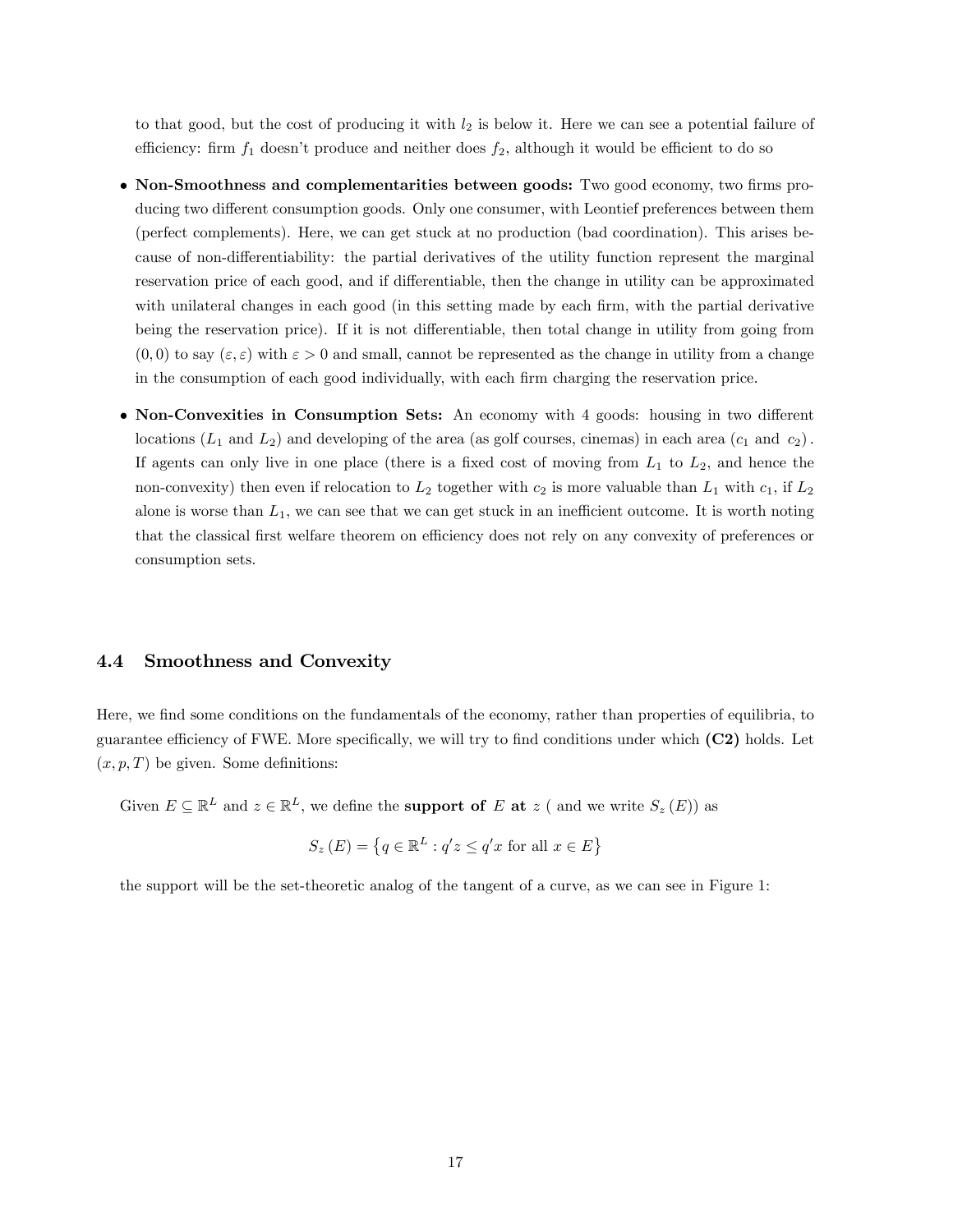

Figure 1: Vector  $q \in S_z(E)$ 

We have that  $S_z(E)$  is a non-empty convex cone.

- We say that E is a smooth, convex set if for all  $z \in F(E)$  (frontier of E) there exist some  $\tilde{q} \in \mathbb{R}^L$ such that  $S_z (E) \subseteq \{q : q = \lambda \tilde{q} \text{ with } \lambda \in \mathbb{R} \}$ . That is, there is a unique support to E at z (so, the frontier is "differentiable"). See that the example in Figure 1 is a smooth, convex set, since the only hyperplane that's in the support at  $z \in F(E)$  is  $\{x \in \mathbb{R}^L : q'z = a\}$
- $B_i(x^i) \equiv \{x \in X^i : x \succ_i x^i\}$  is the set of strictly preferred consumption bundles for agent i given  $x^i$
- $B(x) \equiv \sum$  $i_B^B(x^i) + \sum_{f \in F - F^*} X^f$  is the aggregate "better than x set" that is achievable without innovators (that is, without any firm producing new commodities)
- $B(T') \equiv B(x) \cap \{z \in \mathbb{R}^L : z_l = 0 \text{ for all } l \text{ not in } T'\}$  is the restriction of the above set to a subset of  $\mathop{\mathrm{commodities}} T'$
- $N(l) \equiv \{z \in \mathbb{R}^L : z_l \ge 0\}$  is the *l*-dimension positive orthant
- $L(F^*) \equiv \bigcup$  $f\in F^*$  $L(f)$  is the set of all goods that can be produced by innovating firms
- $relint(E)$  is the relative interior of a set E

Now, we are in conditions on stating the assumptions that will guarantee  $(C2)$ :

 $(A1)$ : There exist some smooth, convex set  $B^* \subseteq \mathbb{R}^L$  such that  $B(x) = B^* \cap$  $\sqrt{ }$  $\bigcap$  $l\in L(F^*)$  $N\left(l\right)$ 1 A. That is, the "better than" set can be though of a smooth convex set on the commodity space that has all

potential innovators NOT innovating. See Figure 2 to see graphically the sets  $B^*$  and  $B(x)$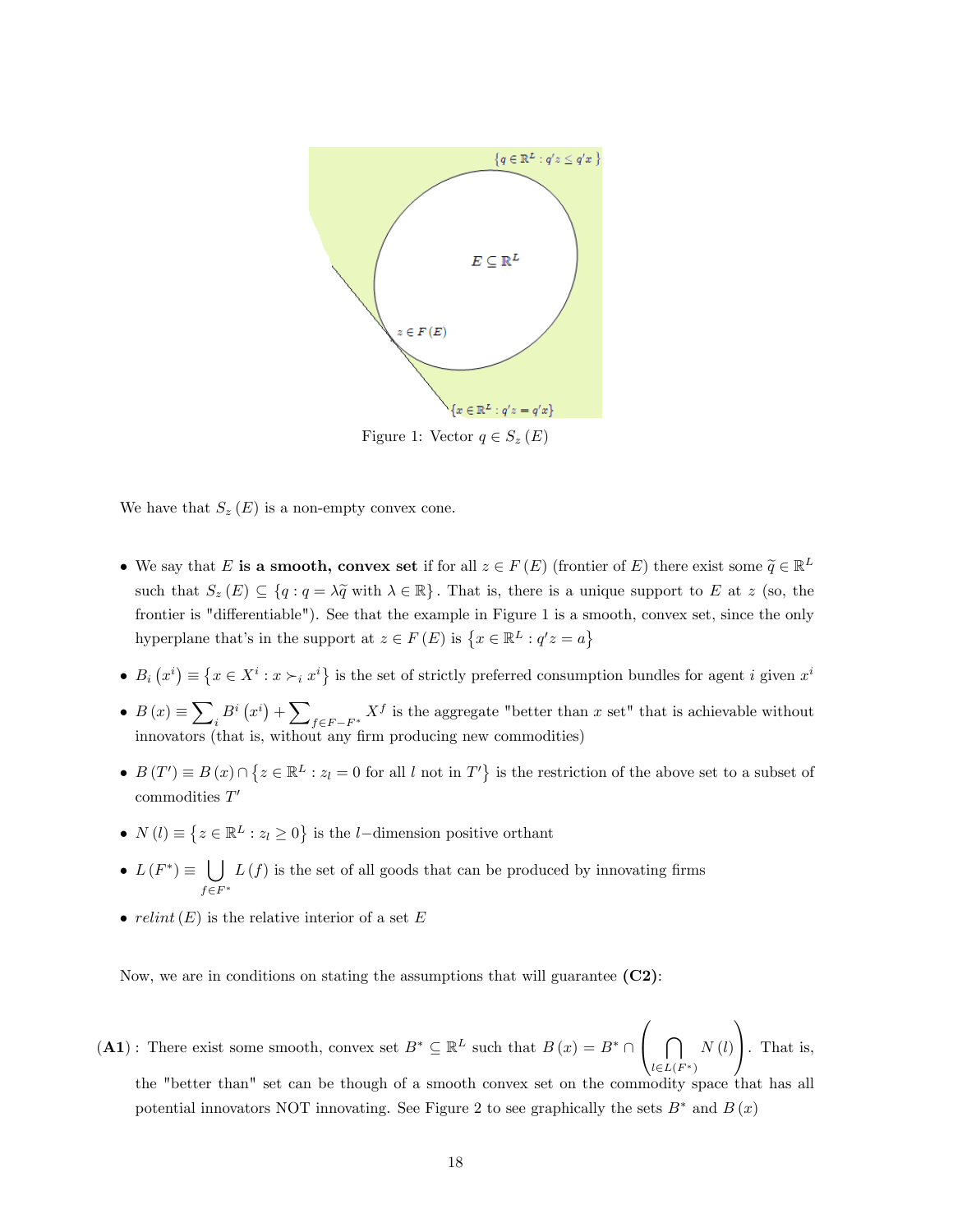$(A2)$ : For all  $T' \supset T$ , relint  $(B(T')) \neq \emptyset$ 

 $(A3)$ : For any  $(x, p) \in W(T)$ ,  $\sum$  $j \in J^*$   $x_l^j > 0$  for all  $j \in T \cap L(F^*)$ 

- $(A4)$ : For any  $q \in \mathbb{R}^L$  and  $i \in I$ , if  $qx^i \leq qz$  for all  $z \in B^i(x^i)$ , then if  $q_l = p_l$  for all  $l \in T$ , then there exist  $\widetilde{z} \in B^i(x^i)$  such that  $qx^i < q\widetilde{z}$
- $(A5)$ : For any  $f \in F^*, i \in I, y^f \in Y^f(T), (y, p^f) \in Q(y^f)$  such that  $s(i, f) > 0$ , there exist some other agent  $i^* \in I$  with  $s(i^*, f) = 0$  with identical preferences and trading space  $X^{i^*} \equiv X^i$  such that  $\overline{\phantom{0}}$  $f' \in F$ <sup>s</sup> (i<sup>\*</sup>, f')  $p^f y^{f'} = \sum$  $f' \in F \supseteq g(i, f') p^f y^{f'}$

Assumption  $(A1)$  is the differentiability and convexity assumption: namely it means that at the current commodity space available, we could extend the aggregate "better than" set smoothly, which mean that reservation prices are uniquely determined and well defined for the goods that are not provided in the equilibrium (the unique part comes from the unique support).  $(A3)$  simply says that innovators already market some goods in the equilibrium. Condition  $(A4)$  states that if for all consumption bundles z that are preferred for agent  $i$  to the one implied by the equilibrium allocation, such that it there is some "generalized price"  $q$  for all commodities which coincides with the equilibrium price  $p$ , and such that it any preferred consumption bundle costs at least the same under this Öctional price than the equilibrium allocation, then it must be the case that there is a preferred consumption bundle  $\tilde{z}$  that costs strictly more. (A5) is made to eliminate small income effects through profits of firms.

**Theorem 16** Assume  $(Cl)$  and  $(A1) - (A5)$  are satisfied. Take a Walrasian equilibrium  $(x, p) \in W(T)$ . Then, there exist  $\widetilde{p} \in P^* \cap S_x (B(x))$  that satisfies (C2). Then, if  $(x, p, T)$  is a FWE, then it is a Pareto Optimum

Proof. (Omitted - A bit technical). The main idea comes from assumption (A1), which simply states that reservation prices for unmarketed commodities are well and uniquely defined, which means that firms could market them if they wanted to. The uniquely defined "extended price" would be  $\tilde{p}$  as in (C2). In Figure 2, imagine that only commodity  $l_2$  is traded in an FWE, resulting in allocation  $\bar{x} = (0, \bar{x}_2)$ . The dotted area is the better than set  $B(\bar{x})$ , in which there is no production of commodity  $l_1$ . The gray area is the smooth convex set  $B^*$ , and see that as assumed in  $(A1)$  we have  $B(\overline{x}) = B^* \cap$  $\sqrt{ }$  $\bigcap$  $l\in L(F^*)$  $N\left(l\right)$ 1  $\vert$  . The extended price vector comes from the slope of the supporting hyperplane of  $B^*$  at  $\overline{x}$ , as seen in the figure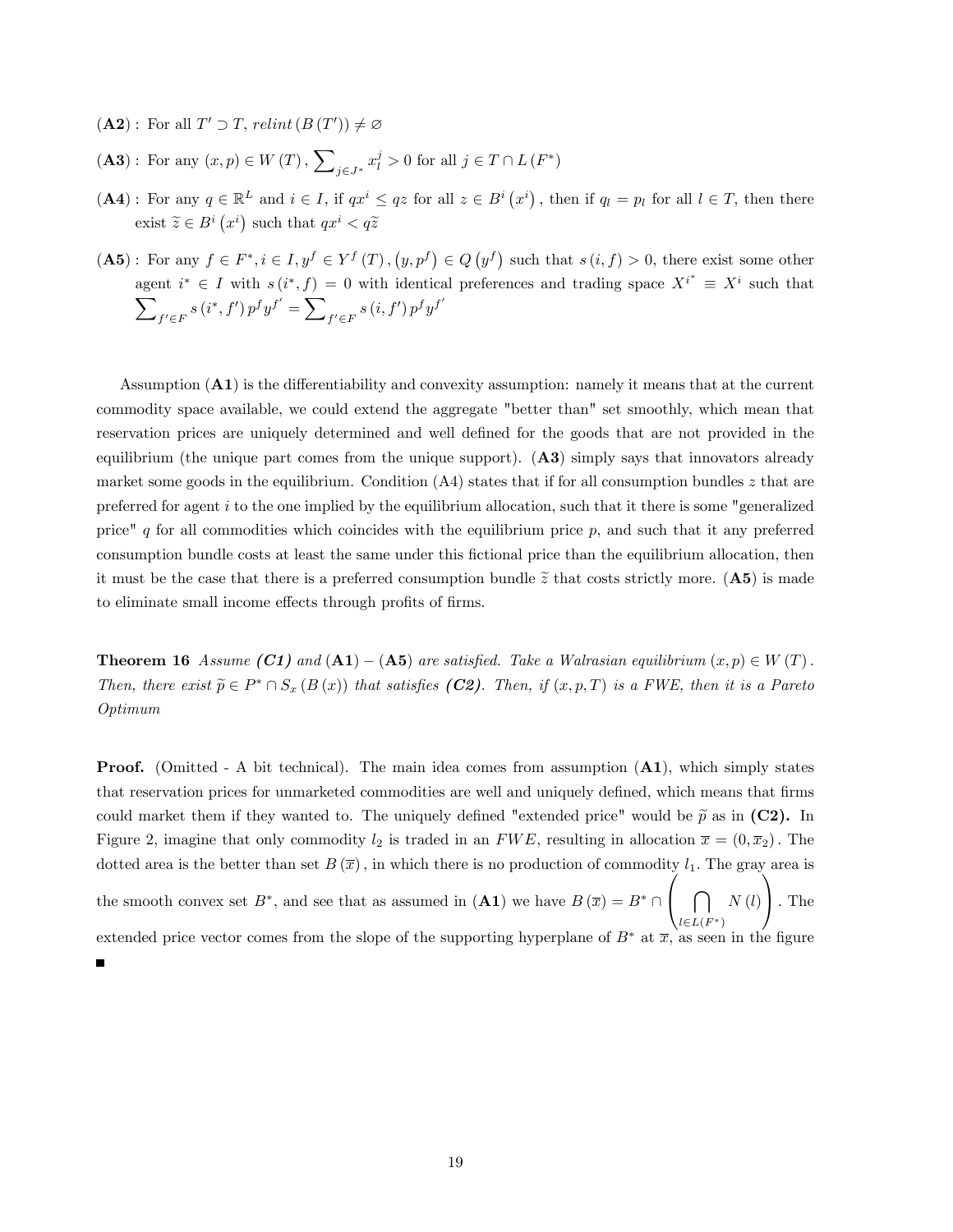

Figure 2: Idea of proof, Theorem 16

## 5 Coalitions of Firms to achieve efficiency

Theorem 13 stated that if profitable innovations possibilities were available to one firm, then in equilibrium they would be made. This raises the possibility of mergers of firms to take this profitable opportunities, and this could in principle, restore efficiency. This is what this section is about.

Take an equilibrium  $(x, p) \in W(T)$ . A merger is a coalition of firms in  $F' \subseteq F$ , which we will call  $\widetilde{f}(F')$ , with production possibilities set  $X^{\widetilde{f}(F')} = \sum_{f \in F'} X^f$ . At this equilibrium, the ownership shares for this integrated firm will be given by

$$
s\left(i,\widetilde{f}\left(F'\right)\right) = \frac{\sum_{f \in F'} s\left(i,f\right) p x^f}{\sum_{f \in F'} p x^f}
$$
\n
$$
(35)
$$

See that these shares are just the proportion of profits that agent  $i$  had on all the firms which are now forming the merger. Also note that shares on this corporation depend on the equilibrium that is being played. Some further definitions:

- $F(F') = (F F') \cup f(F')$  is the new set of firms, that group firms in  $F'$  in a single firm  $f(F')$ , and the rest are treated identically as before
- $\mathcal{F}^*$  is the set of all subsets of F
- $\mathcal{F} \subseteq \mathcal{F}^*$  is the set of all possible coalitions between firms (that need not be all possible mergers, i.e. in principle, not all coalitions are not allowed)